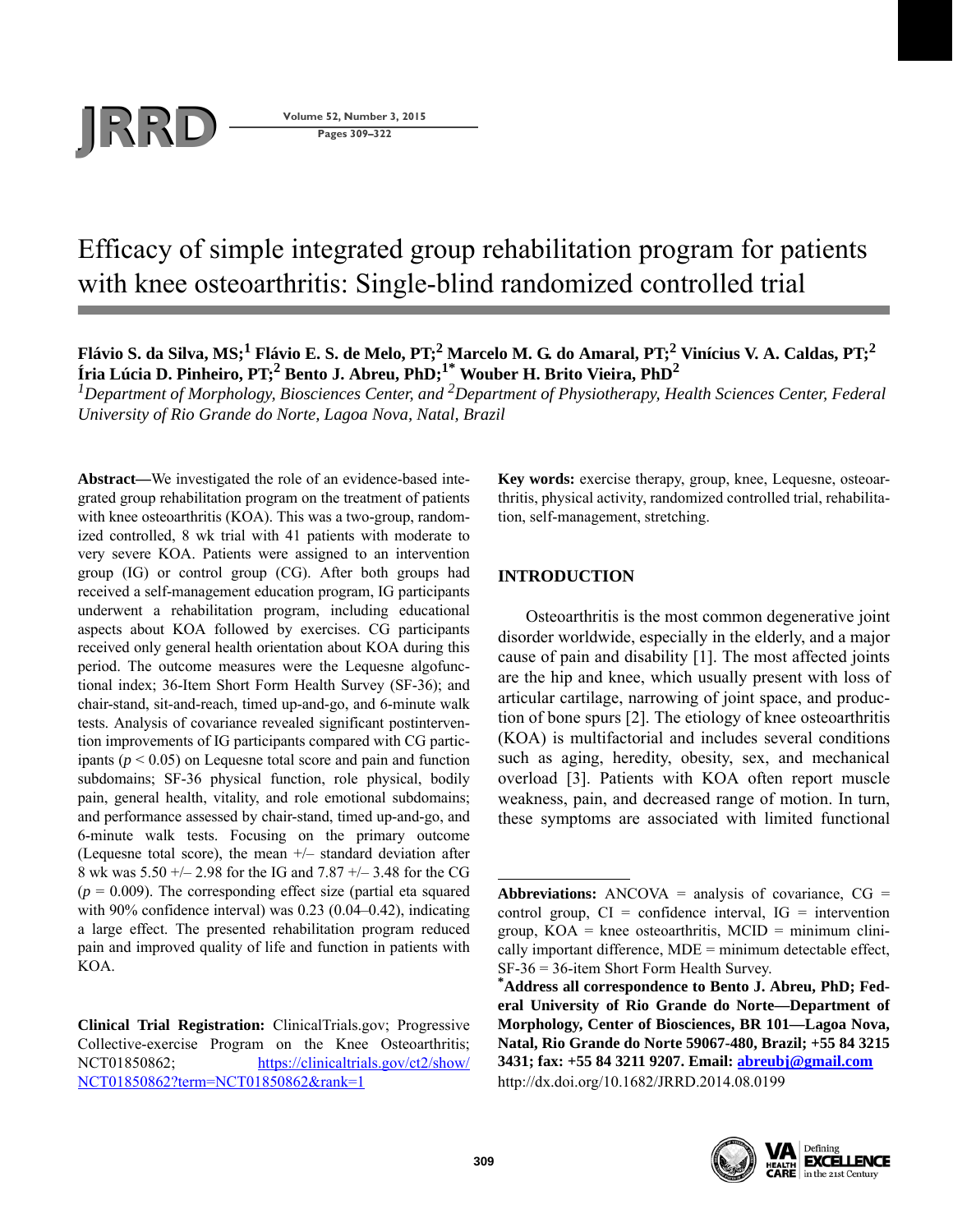capacity and decreased quality of life. Thus, the goal of clinical treatment is to improve the patient's health condition, and one major conservative intervention involves physical activity. In fact, regular exercise is associated with significant improvements in pain and disability in patients with symptomatic KOA [4].

In recent work conducted by Holden et al., it was found that older adults were uncertain about the benefits of exercise for knee pain, and therefore, their attitudes and beliefs would affect exercise prescription for these individuals [5]. To be effective, the physical activity program should include patient counseling and education in order to promote positive changes in lifestyle, such as increased daily physical activity and understanding and coping with problems and limitations [6–8]. Moreover, when physical activities are performed in groups, they may reach a larger number of people, improve interpersonal relationships and adherence to guidelines, and provide reduction in health costs [9–10]. Group rehabilitation programs have become more popular in recent years, and a typical program consists of stretching, strengthening resistance, and/or aerobic exercises [11– 12]. Despite a considerable amount of rehabilitation programs, few works report the efficacy of an integrated group rehabilitation program for subjects with KOA [13– 14]. Moreover, the exercise protocols are commonly established by the therapist's personal preferences and availability, which hinders the elucidation of which rehabilitation techniques are actually positive for KOA rehabilitation and patient adherence.

Based on the efficacy of various intervention techniques described in previous works [7,13,15], we designed a simple and evidence-based 8 wk group rehabilitation program consisting of exercise and a self-management program for patients with moderate to very severe KOA. Thus, we hypothesized that this integrated group rehabilitation program would limit pain and improve quality of life and function in patients with KOA as compared with those receiving no exercise intervention.

# **METHODS**

## **Study Design**

The present study was a single-center, single-blind, randomized controlled trial performed with patients of the physiotherapy clinic of the Onofre Lopes University Hospital (Natal, Brazil). The study was carried out

between June 2011 and November 2011 after approval by relevant local research ethics committees.

# **Subjects and Eligibility**

We recruited patients aged above 18 yr with symptomatic clinical diagnosis of chronic KOA (based on the criteria of the American College of Rheumatology) and moderate to very severe knee pain according to the Lequesne algofunctional index (scores ranging from 5 to 13). Patients were referred from rheumatologists and were using stable doses of anti-inflammatory drugs. All individuals had experienced pain within the last year in or around the knee occurring on most days for at least 3 mo. Exclusion criteria were as follows: cognitive dysfunction, previous participation in a similar rehabilitation program, medical contraindication to mild to moderate physical activity, other causes of pain in the lower limb, refusal to continue the study, and two consecutive or three nonconsecutives absences.

# **Randomization**

A computer-based random number sequence was generated by a volunteer who was not involved in eligibility assessment, data collection, or analysis. The allocations were concealed from the investigators by enrolling participants in sequentially numbered opaque, sealed envelopes. Participants were randomized in a 1:1 allocation to the intervention group (IG) or the control group (CG). Owing to the nature of the interventions, it was not possible to blind the staff administering them.

# **Intervention**

Prior to randomization, the patients participated in a self-management program that consisted of a 90 min lecture containing general orientation about osteoarthritis. The purpose of providing a self-management class prior to randomization was to ensure greater adhesion and providing information about the study and KOA. After randomization, CG participants received booster educational information about the disease and how to improve quality of life and function through leaflets for each of the 8 wk, but no additional intervention. The themes of the leaflets were the same basic information given to IG participants during the same period (more detail later). The IG participated in a group rehabilitation program that consisted of 60 min sessions performed twice a week for a period of 8 wk and supervised by four students of physiotherapy duly trained. This program included educational aspects about KOA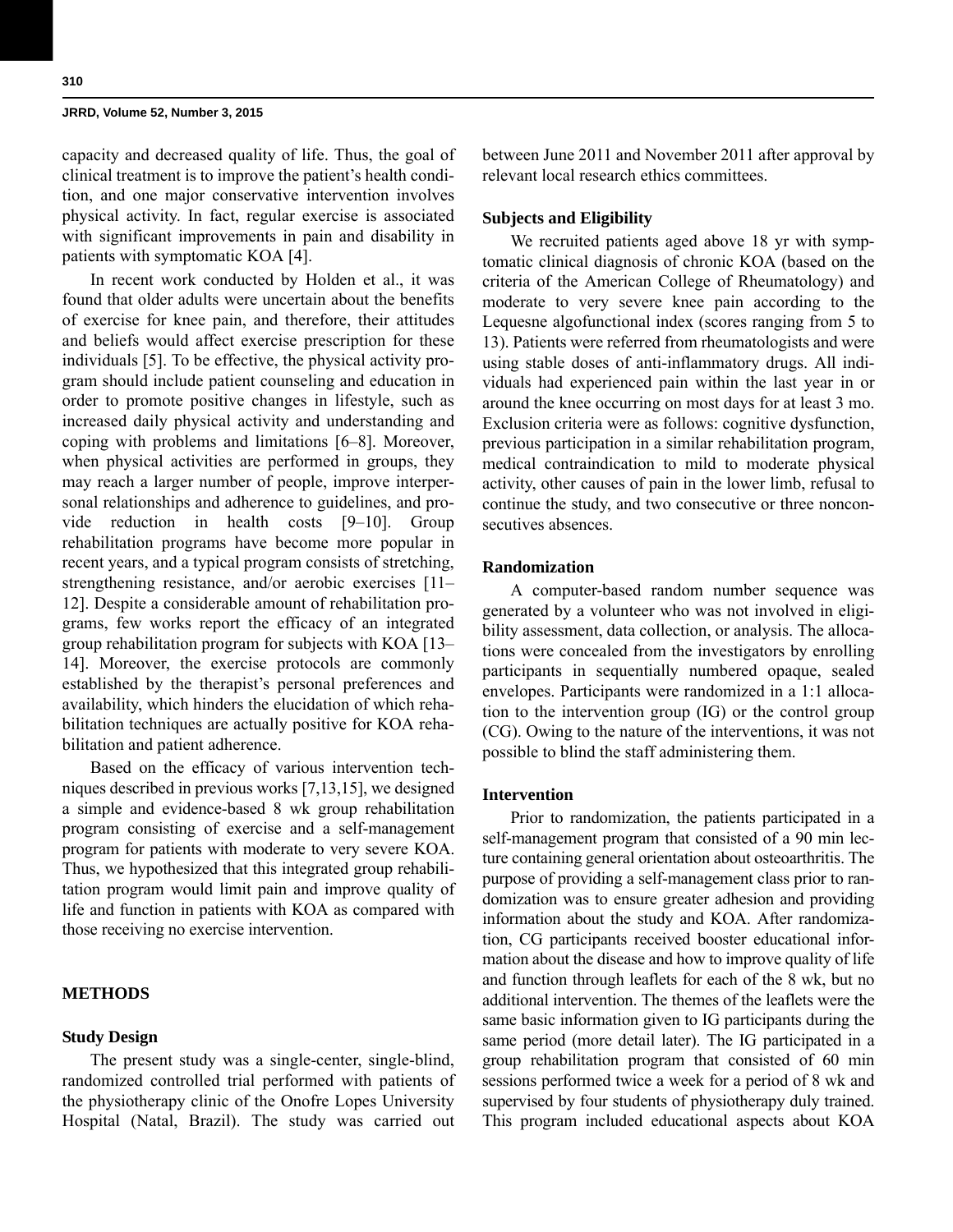(15 min) followed by several physical activities (45 min). The education sessions were adapted from Hurley et al. [13] and consisted of seminars and discussion groups, which had the following themes: aims and objectives of the program; identification of personal objectives and recognition of individual functional capabilities; weight control and constituents of a healthy diet, including possible benefits of omega-3; explanation of pain perceptions and biopsychosocial model of pain; nonpharmacological procedures of pain management and use of ice and heat when appropriate; and home exercise and home relaxation techniques. Physical activities included the following: warm-up for 10 min with a stationary bike and stretching; exercises for the strength of the lower and upper limbs; body mobility, functional, and balance exercises; and relaxation (**Table 1**). The load used for the strength training was defined based on a 10-repetition maximum test rather than a 1-repetition maximum test to prevent damage caused by an excessive muscle contraction. Fifty to sixty percent of the estimated maximum load was used [6]. Exercise intensity was maintained at a moderate level of perceived effort according to recommendations for individuals with disabling conditions by the American College of Sports Medicine and American Heart Association [16]. We used the Borg scale to assess the level of effort during and after each exercise and to adjust exercise progression [17]. If the IG participants reported ease in performing exercises or were able to add two extra repetitions to the set, the load was increased in the next session. Self-reported pain was monitored before and immediately after the intervention sessions by using the visual analog scale, where 0 indicates no pain and 10 indicates the worst possible pain. Levels from 0 to 5 were defined as acceptable pain [18]. If participants had self-reported pain greater than 5 or were not able to complete a training session, they were instructed to stop the session.

## **Clinical Evaluation**

The Lequesne algofunctional index was used as a tool for primary outcome assessment (the questionnaire's total score). This questionnaire is a widely used instrument to measure severity of KOA, which was translated into Portuguese and validated in 2006 [19]. It comprises three dimensions, including pain (5 items), maximum walking distance (2 items), and activities of daily living (function subdomain, 8 items). Each dimension has a maximum total score of 8. The total Lequesne score ranges from 0 to 24, and a higher score indicates a worse function [20].

Secondary outcome measures were assessed by performance tests and the 36-Item Short Form Health Survey (SF-36). This survey is a commonly used measure of general health and related quality of life that consists of eight subscales: physical function, role physical, bodily pain, general health, vitality, social functioning, role emotional, and mental health [21]. The performance tests used in this study were the chair-stand, sit-and-reach, timed up-and-go, and 6-minute walk tests. The chairstand test can be used to monitor lower-body strength since it quantifies the maximum number of chair-stands completed within 30 s [22]. The sit-and-reach test is a valid and common measure of flexibility for lower back and hamstring muscles [23]. Finally, the timed up-and-go and 6-minute walk tests are timed mobility tests commonly used to evaluate functional performance [24]. All questionnaires and tests were conducted before and after the 8 wk intervention by two blinded physiotherapists.

#### **Data Analysis**

Data analyses were conducted with SPSS version 20.0 (IBM Corporation; Armonk, New York). Independent *t*-tests were used to compare the data for the two randomized groups at baseline. Differences in week 8 outcomes between the groups were assessed by analysis of covariance (ANCOVA), using the pretest results as the covariate, in a complete case analysis. ANCOVA has been recommended to increase the precision of estimates and the statistical power while also reducing the sample size requirements [25–26]. As stated by White et al., complete case analysis is appropriate for randomized trials with pretest–posttest designs [27]. They demonstrate that including baseline values in a regression model of the posttest outcomes (ANCOVA's principle) account for dropout bias [27]. This is the best approach for our study since we faced informative and completely at-random dropouts (summary of the dropout reasons is included in the "Results" section). At the review process, this study underwent positive changes. Some of these included the decision to use the ANCOVA as the primary analysis, such that reporting our previous sample size estimation (or a new one) would be pointless. Thus, we were cautious by evaluating whether the ANCOVA (with  $\alpha$  = 0.05 and power = 0.8) could still ensure the effect sizes obtained, given the final sample size. By conducting a sensitivity power analysis with G\*power software (version 3.1.6) [28], we found a minimum detectable effect (MDE)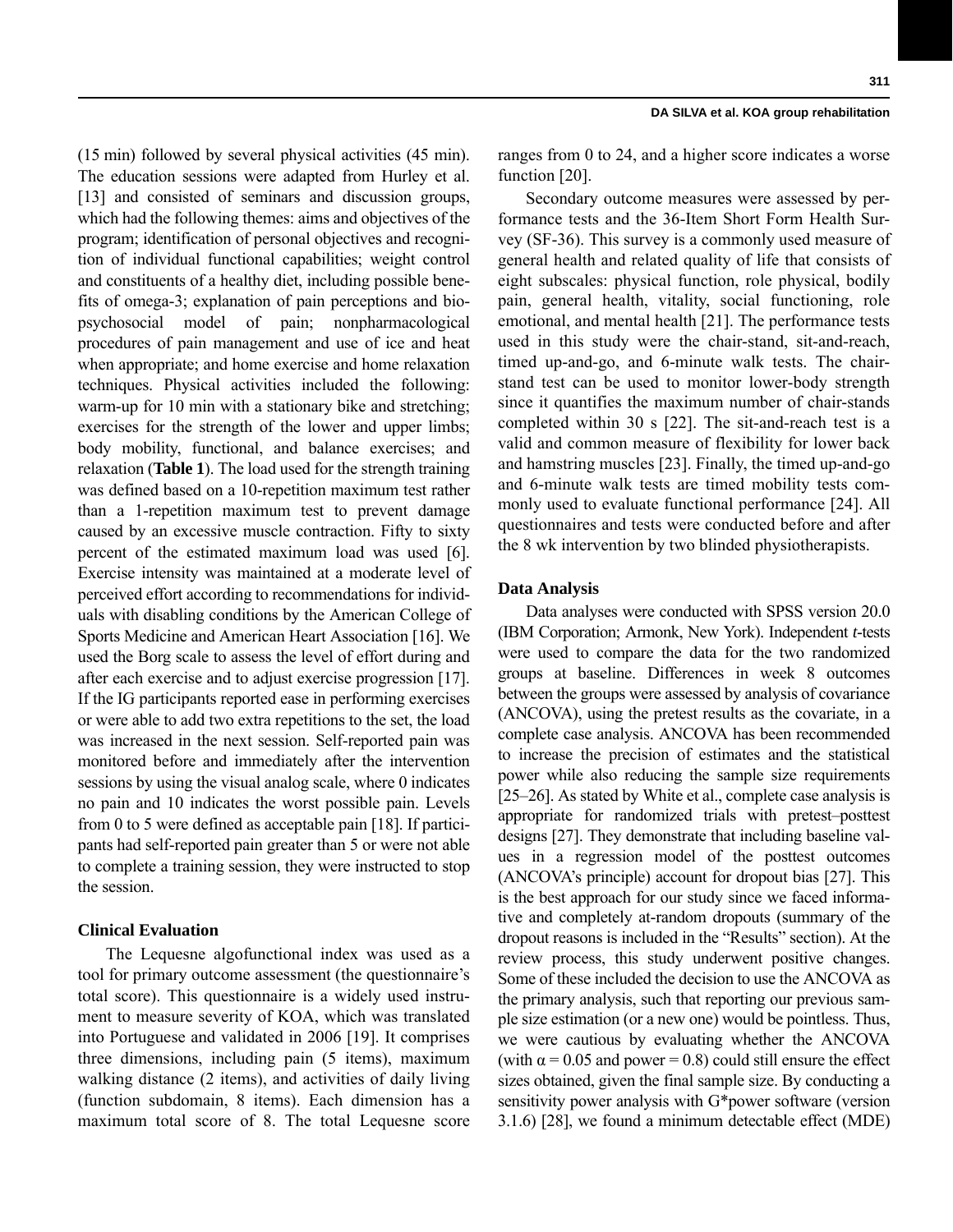## **Table 1.**

Description of exercises and other activities performed by intervention group.

| <b>Session and Intervention Type</b>                | <b>Description</b>                                                                                                                              | Progression                                                                                                                                                                             |
|-----------------------------------------------------|-------------------------------------------------------------------------------------------------------------------------------------------------|-----------------------------------------------------------------------------------------------------------------------------------------------------------------------------------------|
| Warm-Up                                             |                                                                                                                                                 |                                                                                                                                                                                         |
| 1. Stationary Bicycle                               | 5 min of cycling.                                                                                                                               | Increase resistance and time on bike.                                                                                                                                                   |
| 2. Stretching                                       | Active quadriceps, hamstrings, and calf.<br>3 sets of 30 s each muscle group.                                                                   |                                                                                                                                                                                         |
| <b>Strength Training</b>                            |                                                                                                                                                 |                                                                                                                                                                                         |
| 1. Mini-Squats                                      | Initially performed with stick support until<br>30° of knee flexion. 3 sets of 10 repetitions.                                                  | Without stick until 90° of knee flexion;<br>increase to 3 sets of 15 repetitions.                                                                                                       |
| 2. Knee Extensor and Flexor<br>Strengthening        | Supine or sitting. 3 sets of 10 repetitions.                                                                                                    | Bend and straighten against Theraband®<br>resistance; increase resistance of bands<br>(light, moderate, and heavy).                                                                     |
| 3. Hip Abduction and Adduction                      | Standing and side lying hip abduction and<br>adduction.                                                                                         | Diagonal planes, additional resistance<br>with ankle cuff weights; abduct and<br>adduct against Theraband® resistance;<br>increase resistance of bands (light,<br>moderate, and heavy). |
| 4. Dorsal and Plantar Flexion of<br>Ankle           | In standing and sitting positions. 3 sets<br>of 10 repetitions                                                                                  | Additional resistance weights; increase to<br>3 sets of 15 repetitions.                                                                                                                 |
| 5. Bridge Exercise                                  | Isometric. 3 sets of 10 s.                                                                                                                      | One-leg support.                                                                                                                                                                        |
| 6. Abdominal Exercise                               | Isometric. 3 sets of 10 s.                                                                                                                      | Additional resistance weights.                                                                                                                                                          |
| 7. Upper-Limb Strengthening                         | Rowing against Theraband® resistance,<br>shoulder flexion and abduction. 3 sets<br>of 10 repetitions.                                           | Diagonal planes and additional resistance;<br>increase resistance of bands (light,<br>moderate, and heavy).                                                                             |
| <b>Function Task-Oriented and Balance Exercises</b> |                                                                                                                                                 |                                                                                                                                                                                         |
| 1. Step Exercises                                   | Stepping up and down on rectangular square. Side stepping; increase to 3 sets of<br>3 sets of 10 repetitions.                                   | 15 repetitions.                                                                                                                                                                         |
| 2. Walking Circuit                                  | Backward, figure-eight, crossing legs, multi- Increase difficulty of circuit.<br>ple changes in direction, and stationary<br>walking for 5 min. |                                                                                                                                                                                         |
| 3. Unipodal Balance                                 | One-leg standing with eyes open for 1 min.                                                                                                      | Eyes closed; foam surface.                                                                                                                                                              |
| 4. Body Transference                                | On low and flat bed, lateral body transfer<br>(with therapist's assistance if needed).<br>10 repetitions.                                       | Without therapist's assistance; increase<br>to 15 repetitions.                                                                                                                          |
| 5. Drawing with Toe Tip                             | Draw circles and semicircles for 1 min<br>in standing and sitting positions.                                                                    | Run movement smooth.                                                                                                                                                                    |
| 6. Stand Up and Sit Down                            | 15 repetitions.                                                                                                                                 | Run movement smooth; decrease seat<br>height.                                                                                                                                           |
| 7. Sit Up from Lying                                | 15 repetitions.                                                                                                                                 | Run movement smooth.                                                                                                                                                                    |
| 8. Dynamic Group Activities                         | Ball transference with trunk rotation; dance<br>movements.                                                                                      |                                                                                                                                                                                         |
| <b>Relaxation</b>                                   |                                                                                                                                                 |                                                                                                                                                                                         |
| 1. Rest and Deep Breathing                          | In supine position, eyes closed. 5 min.                                                                                                         |                                                                                                                                                                                         |

of 0.22 in absolute values of partial eta squared  $(\eta^2$ <sub>p</sub>). Effect size threshold for minimum clinically important difference (MCID) was used to supplement the conventional statistical interpretation of the results. MCID was defined by  $\eta^2$ <sub>p</sub> equal to 0.01 (equivalent to a Cohen *d* of 0.2) based on a commonly accepted standard for small effects. Small,

medium, and large effects correspond to values of  $\eta_p^2$  of 0.01, 0.06, and 0.14, respectively [29]. A 90 percent (1 – 2 $\alpha$ ) confidence interval (CI) for  $\eta_p^2$  was also reported since the effect size is an upper-tailed  $(0 \text{ to } 1)$  parameter [30]. *p*-Values < 0.05 were regarded as significant. Data are expressed as mean  $\pm$  standard deviation or *n* (percent).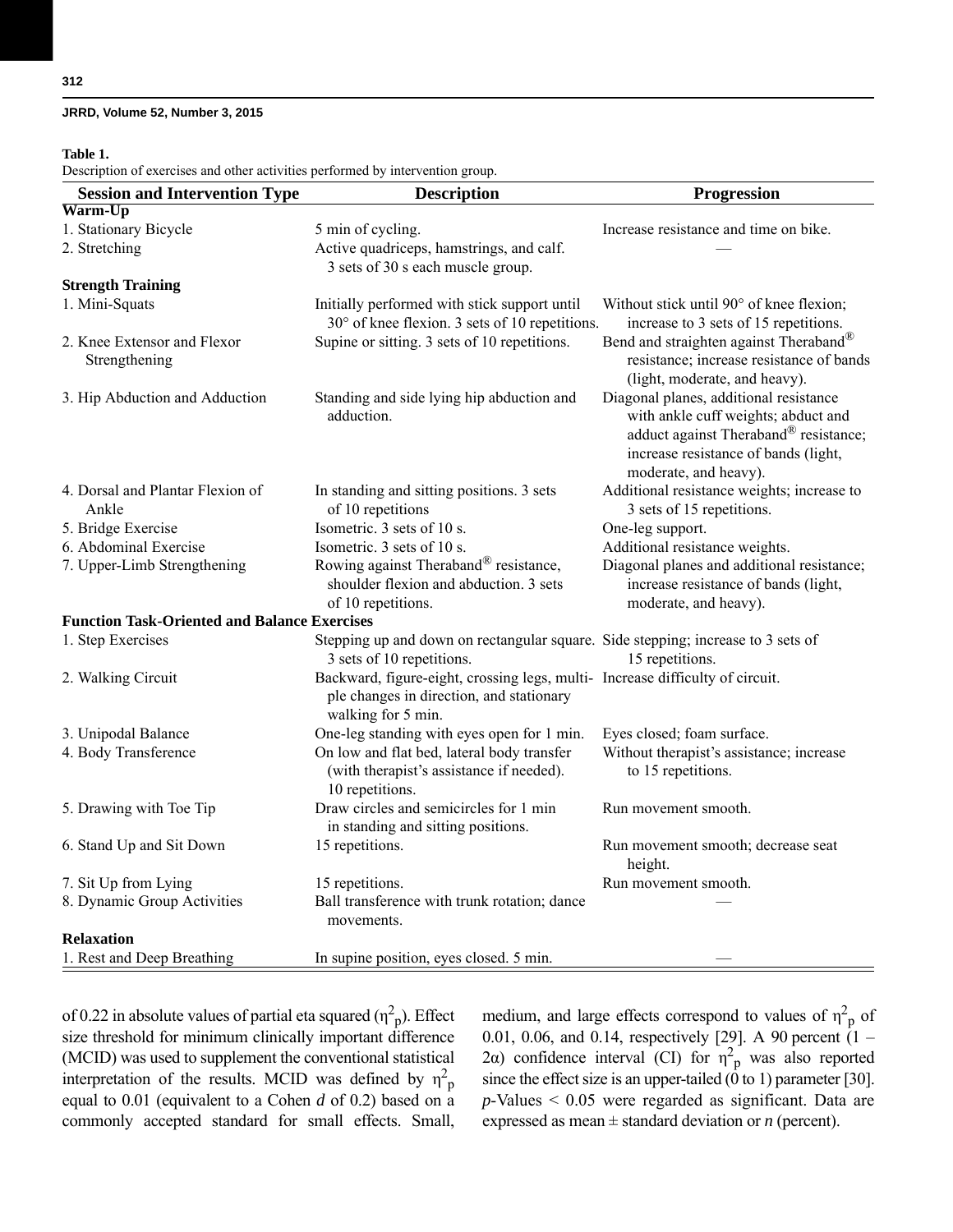# **RESULTS**

A total of 52 patients were identified and selected for participation in this study. At the baseline assessment, 11 patients were excluded due to uncontrolled hypertension  $(n = 4)$  and Lequesne index scores higher than 13  $(n = 5)$ and lower than 5 ( $n = 2$ ). The remaining 41 participants were randomized to the IG (19 participants) or CG (22 participants). One erroneous inclusion occurred in favor of the CG. During the 8 wk trial, four IG participants declined to take part in this work due to absences  $(n = 1)$ or personal reasons  $(n = 3)$ . In parallel, seven CG participants dropped out due to health problems (*n* = 2) or personal reasons  $(n = 5)$ . Displaying a "completely at random" mechanism, the specific dropout reasons were reported as absences (1 due to problems with transportation), health problems (1 due to influenza virus infection and 1 due to muscle injury from slipping during home cleaning) and personal reasons (2 due to incompatible timetable, 1 due to moving away from study area, 1 due to heavy alcohol use, 1 due to obtaining new employment, 1 due to taking care of grandchildren, 1 due to emotional indisposition after familial conflict, and 1 due to receiving limited support from family). At the end of the study, 30 (73%) of the 41 participants completed the trial (15 in each group). The dropout rates were 21 and 32 percent for the IG and CG, respectively. **Figure 1** outlines the overall structure of the study.

## **Basic Characteristics**

**Table 2** outlines the demographic and clinical characteristics of patients according to age, weight, height, body mass index, sex, education level, comorbidities, and lifestyle. In general, the patients of both groups were homogeneous in these characteristics.

## **Comparisons Between Groups at Baseline**

Prior to any intervention, the groups had no significant differences with respect to main assessed outcomes, including Lequesne index total score and pain, distance, and function subdomains; SF-36 physical function, role physical, bodily pain, general health, vitality, social function, role emotional, and mental health subdomains; and performance assessed by the chair-stand, sit-and-reach, timed up-and-go, and 6-minute walk tests (all  $p > 0.05$ ) (**Table 3**).

#### **DA SILVA et al. KOA group rehabilitation**

## **Comparisons Between Groups at Week 8**

At the end of trial, when controlling for baseline values, the IG exhibited significant differences compared with the CG ( $p < 0.05$ ) regarding most of the outcomes, except the Lequesne distance subdomain, SF-36 social function and mental health subdomains, and sit-andreach test ( $p > 0.05$ ) (**Table 3**). All these differences consisted of positive responses of the IG to the group rehabilitation program, as more precisely indicated by the week 8 adjusted outcome means and 95 percent CI of both groups, according to the ANCOVA model. No worsening effects were verified in both groups of patients (**Table 4**).

# **Effect Sizes**

**Figure 2** displays a summary of the 8 wk treatment outcomes with regard to clinically important benefits of the group rehabilitation program. Clinically important benefits (i.e., an effect size greater than 0.01) were found for most outcomes that were statistically significant with ANCOVA. These benefits may be uncertain for the Lequesne index function subdomain and SF-36 bodily pain and general health subdomains, whose absolute effect size values do not reach the MDE. When ANCOVA exhibited nonsignificant results in the assessed outcomes, the values of effect sizes were small and include 0 on CI.

## **DISCUSSION**

The results of the present study showed that the group rehabilitation program was efficacious to improve pain, quality of life, and functionality of patients with KOA as compared with those who only received health educational support. There were significant improvements in the Lequesne index of pain and daily activities subdomains as well as the total score. Furthermore, IG participants improved in virtually all the functional performance tests. The rehabilitation program also produced significant improvements in the SF-36 physical function, role physical, vitality, and role emotional subdomains. In general, these data indicate that IG participants had less pain and functional disabilities, thus achieving a better outcome on quality of life.

Exercise is a key component of the conservative nonpharmacological treatment for patients with osteoarthritis, and it may decrease pain sensitivity [31] and improve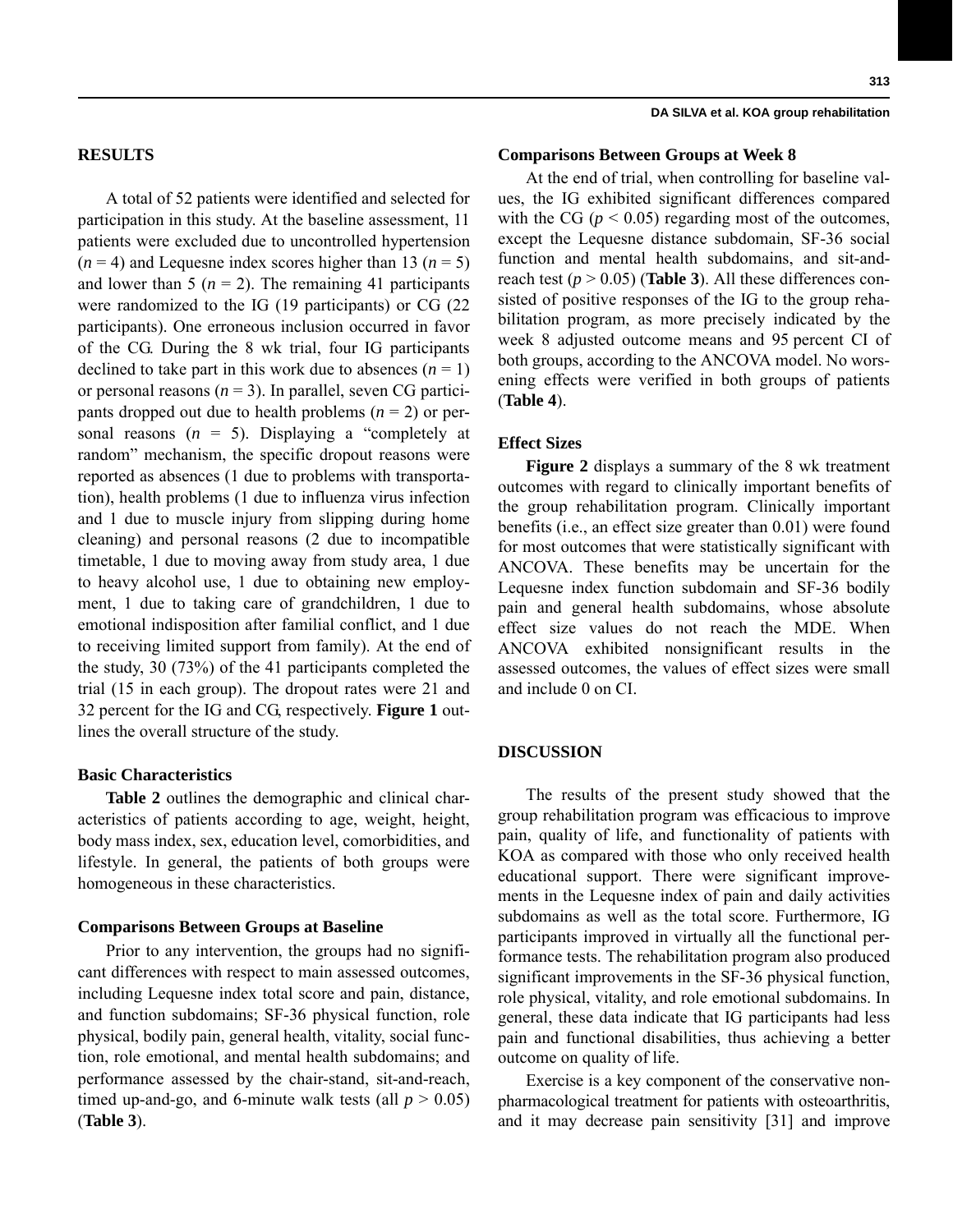

#### **Figure 1.**

Flowchart of study participants.  $CG =$  control group,  $IG =$  intervention group,  $R =$  randomization.

muscle strength, joint range of motion, proprioception, balance, and cardiovascular fitness [32–34] without any large adverse effects or costs. On the other hand, inappropriate exercises can exacerbate knee pain and damage the joint structure. We designed an integrated rehabilitation program composed of effective, simple, and safe exercises that are commonly used and reproduced in the clinical practice for KOA and hip osteoarthritis management [7,15] associated with a self-management education program.

Considering recommendations for exercise prescription [9], our program consisted mainly of lower-limb strength and functional exercises but included some stretching and aerobic exercise. We did not include hydrotherapy, electrotherapy, and strength training exercises that required infrastructure and specific equipment. This study focused on patients with moderate to very severe levels of KOA, according to the Lequesne index. None of the subjects reported major difficulties in performing the exercises.

It must be highlighted that group rehabilitation programs allow a greater number of participants and gives the opportunity to more easily sort out the most serious cases for individual care. In fact, researchers have shown that a group rehabilitation program is able to reduce public health costs [9,35] and may be as effective as individual treatment [13].

It is well known that KOA presents a natural progression of pain and reduced functional capacity [36–37]. CG participants maintained pain and function level over this 8 wk study (data not shown). This may be due to the short period (8 wk) of intervention, possibly insufficient to cause changes in the levels of pain and function. Conversely, we cannot rule out influence of the self-management education program provided at the beginning of the study and during the following weeks by means of leaflets. This notion is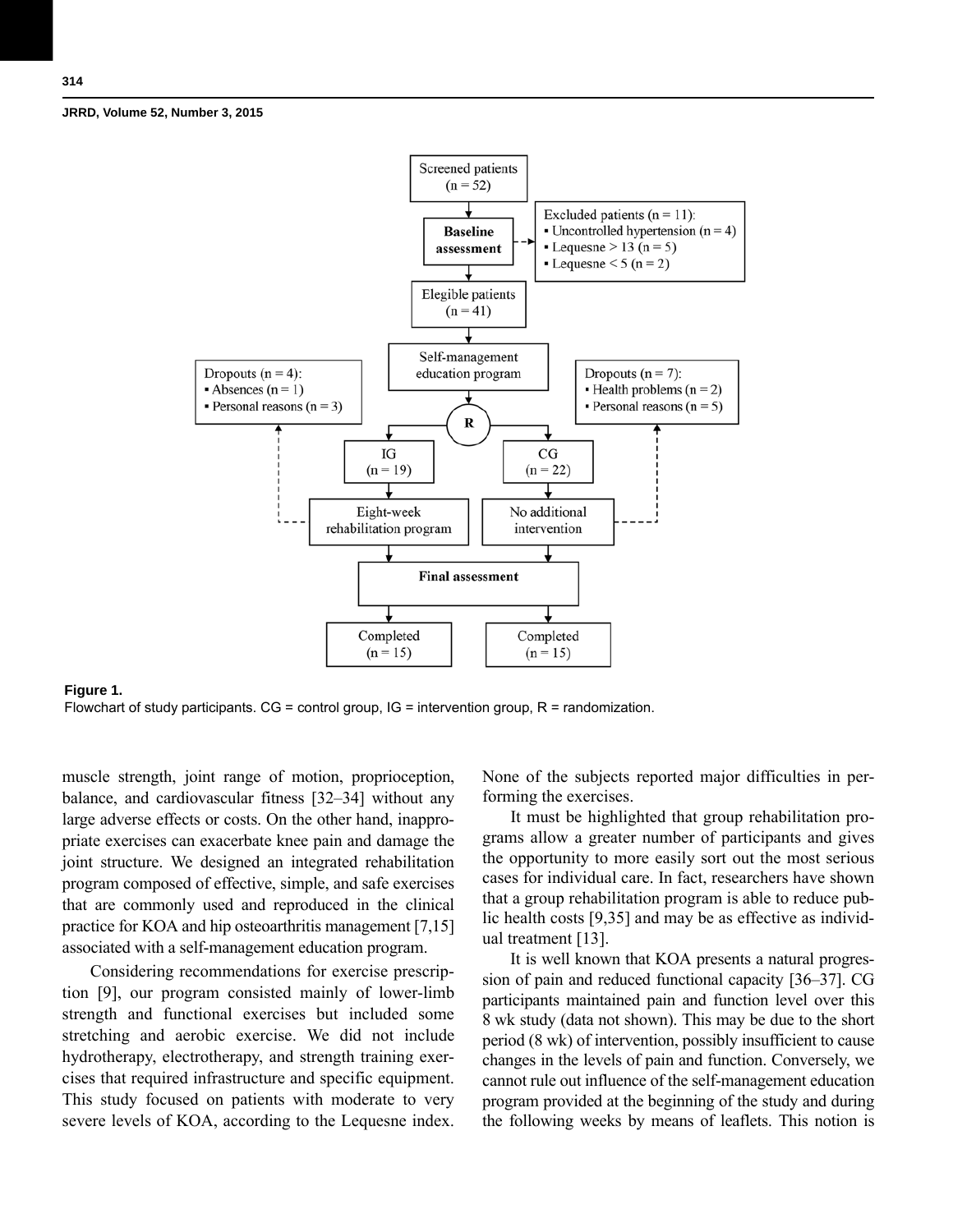#### **Table 2.**

Demographic and clinical characteristics at baseline.

|                                    | <b>Intervention</b> | Control           |
|------------------------------------|---------------------|-------------------|
| <b>Item</b>                        | Group               | Group             |
|                                    | $(n = 15)$          | $(n = 15)$        |
| Age, $\overline{yr (mean \pm SD)}$ | $57 \pm 6.01$       | $60 \pm 7.76$     |
| Weight, kg (mean $\pm$ SD)         | $72.22 \pm 11.43$   | $69.43 \pm 10.57$ |
| Height, m (mean $\pm$ SD)          | $1.57 \pm 0.09$     | $1.54 \pm 0.10$   |
| Body Mass Index (mean $\pm$ SD)    | $29.37 \pm 4.10$    | $29.29 \pm 5.00$  |
| Sex $(\% )$                        |                     |                   |
| Male                               | 2(13.33)            | 2(13.33)          |
| Female                             | 13 (86.87)          | 13 (86.67)        |
| Education Level (%)                |                     |                   |
| Illiteracy                         | 1(6.67)             | 1(6.67)           |
| <b>Elementary School</b>           | 4(26.67)            | 8 (53.33)         |
| <b>High School</b>                 | 9(60.00)            | 5(33.33)          |
| College                            | 1(6.67)             | 1(6.67)           |
| Comorbidity (%)                    |                     |                   |
| Diabetes Mellitus                  | 1(6.67)             | 2(13.33)          |
| Hypertension                       | 11 (73.33)          | 7(46.67)          |
| Hypercholesterolemia               | 1(6.67)             | 1(6.67)           |
| Lifestyle $(\% )$                  |                     |                   |
| Sedentary                          | 8 (53.33)           | 10(66.67)         |
| Alcoholism                         | 0(0.00)             | 1(6.67)           |
| Smoker                             | 0(0.00)             | 1(6.67)           |
| Former Smoker                      | 2(13.33)            | 2(13.33)          |
| $SD = standard deviation$ .        |                     |                   |

shared by other works and suggests that general orientation and health education are effective to maintain and/or increase functionality and control pain in subjects with KOA [35,38]. Nonetheless, Skou et al. suggest that group education must be reinforced with exercises for better results in individuals with osteoarthritis [39].

Our sample consisted of individuals with lower educational levels than other works [40–41]. The lower educational level of the whole sample may have influenced some outcomes related to self-perception of health status. It is well known that socioeconomic status is the main factor that influences self-perception of health status, especially among the elderly [42]. Indeed, people with lower educational levels perceive their health as worse than those with university diplomas [43]. It is possible that the lower educational level of the participants may have been partially responsible for the limited psychosocial improvements.

It is noteworthy to mention that we did not detect improvements in the sit-and-reach test in both groups. The sit-and-reach test is a common measure of flexibility of the hamstrings and lower back muscles. The rehabili-

#### **DA SILVA et al. KOA group rehabilitation**

tation program contained stretching exercises for the major muscle groups of the lower limbs, as recommended in the literature [6,44]. However, it is possible that this ability has not improved due to the duration (about 5 min) and frequency (2 times/wk) of the stretching exercises, which are below the recommended levels for people with osteoarthritis [45–46].

In this work, we employed the ANCOVA to assess differences between the groups at the end of the trial. The covariate adjustment for baseline values avoided possible interference in the results due to variation of the sample, which was present since the initial assessment. We can ensure that 8 wk effects on the parameters where the groups showed differences were due to the rehabilitation program. The presented data characterize precise intervention effects, as indicated for obtained  $\eta^2$ <sub>p</sub> and its 90 percent CIs. Like the  $\eta^2$ <sub>p</sub> estimate, the corresponding CIs cannot be less than 0. Since the CI represents the precision with which we are able to report the effect size, employing a confidence coefficient of 90 percent is an appropriate way to verify the size of an effect [30]. It must be pointed out that some CIs covered small or medium parameter values despite a corresponding large  $\eta^2$ <sub>p</sub> absolute value. Lower confidence bounds, including values from 0.01 to 0.05, were observed for Lequesne index total score and pain and function subdomains and SF-36 bodily pain, general health, and role emotional subdomains. Thus, a small effect could not be refuted for these outcomes. In the case of the  $\eta_{\text{p}}^2$  values for SF-36 physical function and vitality subdomains and chair-stand and 6 minute walk tests, its corresponding lower confidence bounds included values from 0.07 to 0.13, so that a medium effect could not be rejected for these outcomes. Very large effects were found for the SF-36 role physical subdomain and for the timed up-and-go test. For these, all effect size values were accompanied by lower confidence bounds above 0.14. As might be expected from an exercise-based rehabilitation program, these results indicate a greater magnitude of improvement on the physical performance-related outcomes, followed by minor improvements on psychosocial-related outcomes. In general, clinically important benefits were found for all the outcomes that were statistically significant with ANCOVA, without noticeable harm for the studied participants. From a conservative point of view, however, we are not certain about clinically important benefits for the Lequesne index function subdomain or SF-36 bodily pain and general health subdomains, since their effect sizes (in absolute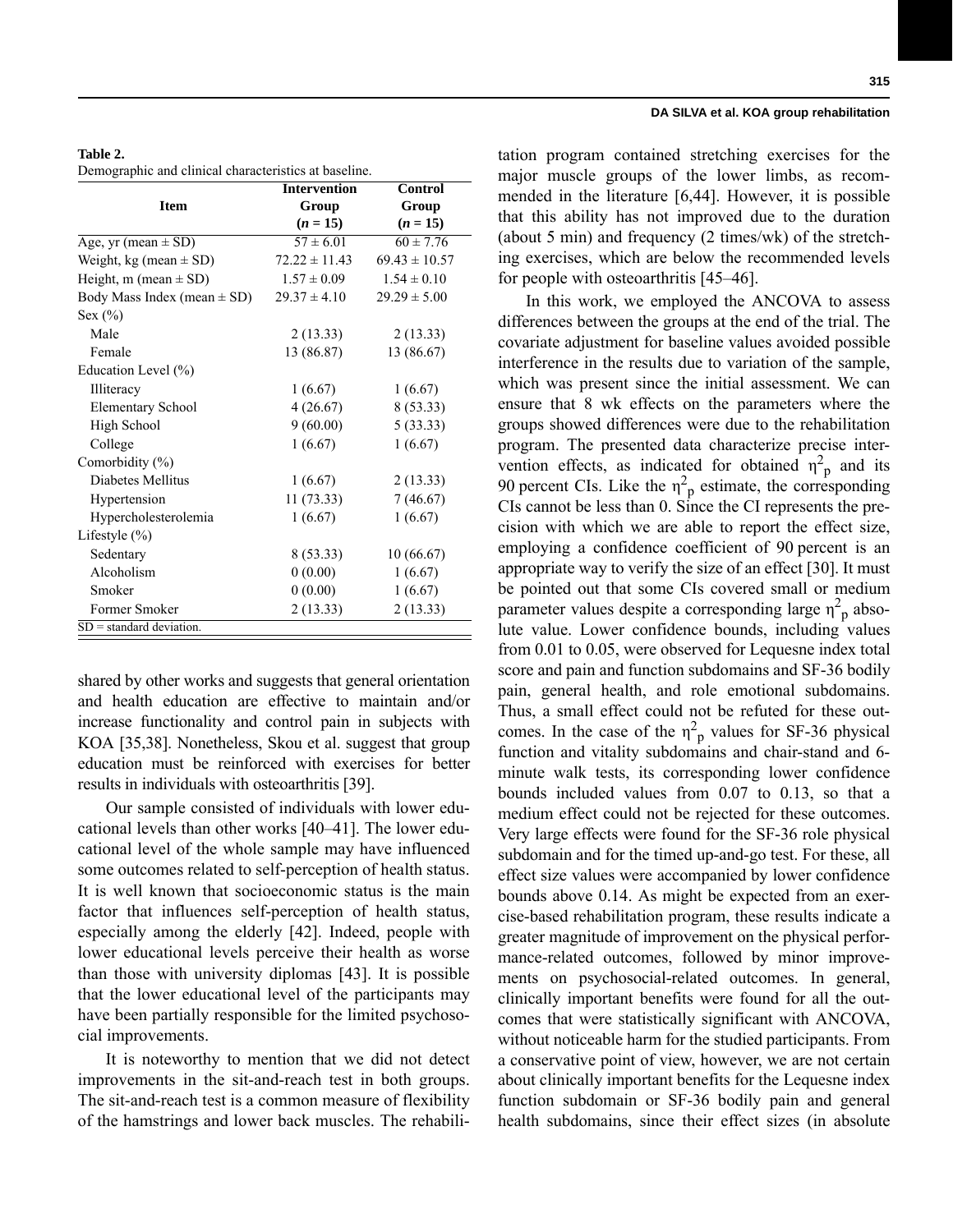# **Table 3.**

Comparison between intervention group (IG)  $(n = 15)$  and control group (CG)  $(n = 15)$  at baseline and at end of trial (week 8).

| <b>Outcome</b><br>Lequesne Index (mean $\pm$ SD)<br>Pain<br>Distance<br>Function<br>Total<br>$SF-36$ (mean $\pm$ SD)<br>Physical Function<br>Role Physical<br><b>Bodily Pain</b><br>General Health<br>Vitality<br>Social Function<br>Role Emotional<br>Mental Health<br>Performance Test (mean $\pm$ SD)<br>Chair-Stand Test<br>Sit-and-Reach Test<br>Timed Up-and-Go Test<br>6-Minute Walk Test | <b>Baseline</b>    |                    |             | Week 8             |                        |                         |
|--------------------------------------------------------------------------------------------------------------------------------------------------------------------------------------------------------------------------------------------------------------------------------------------------------------------------------------------------------------------------------------------------|--------------------|--------------------|-------------|--------------------|------------------------|-------------------------|
|                                                                                                                                                                                                                                                                                                                                                                                                  | IG                 | $_{\rm CG}$        | $p$ -Value* | IG                 | $\overline{\text{CG}}$ | $p$ -Value <sup>†</sup> |
|                                                                                                                                                                                                                                                                                                                                                                                                  |                    |                    |             |                    |                        |                         |
|                                                                                                                                                                                                                                                                                                                                                                                                  | $4.93 \pm 1.33$    | $4.47 \pm 1.46$    | 0.37        | $2.60 \pm 1.55$    | $4.00 \pm 1.56$        | 0.009                   |
|                                                                                                                                                                                                                                                                                                                                                                                                  | $1.13 \pm 0.83$    | $1.07 \pm 0.88$    | 0.83        | $0.60 \pm 0.51$    | $0.73 \pm 0.80$        | 0.51                    |
|                                                                                                                                                                                                                                                                                                                                                                                                  | $3.57 \pm 1.08$    | $3.23 \pm 1.53$    | 0.49        | $2.30 \pm 1.36$    | $3.13 \pm 1.45$        | 0.02                    |
|                                                                                                                                                                                                                                                                                                                                                                                                  | $9.63 \pm 1.91$    | $8.77 \pm 3.18$    | 0.38        | $5.50 \pm 2.98$    | $7.87 \pm 3.48$        | 0.009                   |
|                                                                                                                                                                                                                                                                                                                                                                                                  |                    |                    |             |                    |                        |                         |
|                                                                                                                                                                                                                                                                                                                                                                                                  | $39.67 \pm 15.86$  | $47.67 \pm 29.99$  | 0.37        | $65.33 \pm 11.57$  | $51.33 \pm 21.25$      | 0.001                   |
|                                                                                                                                                                                                                                                                                                                                                                                                  | $30.00 \pm 35.61$  | $28.33 \pm 31.15$  | 0.89        | $88.33 \pm 20.85$  | $35.00 \pm 39.87$      | < 0.001                 |
|                                                                                                                                                                                                                                                                                                                                                                                                  | $44.47 \pm 11.78$  | $41.27 \pm 17.88$  | 0.57        | $57.60 \pm 12.48$  | $42.80 \pm 21.52$      | 0.03                    |
|                                                                                                                                                                                                                                                                                                                                                                                                  | $52.40 \pm 24.50$  | $52.07 \pm 20.78$  | 0.97        | $69.00 \pm 18.59$  | $55.27 \pm 17.86$      | 0.02                    |
|                                                                                                                                                                                                                                                                                                                                                                                                  | $56.00 \pm 19.20$  | $60.00 \pm 12.54$  | 0.51        | $72.00 \pm 15.56$  | $58.33 \pm 16.22$      | 0.003                   |
|                                                                                                                                                                                                                                                                                                                                                                                                  | $86.67 \pm 13.75$  | $87.50 \pm 16.37$  | 0.88        | $91.67 \pm 12.20$  | $90.83 \pm 13.75$      | 0.83                    |
|                                                                                                                                                                                                                                                                                                                                                                                                  | $53.27 \pm 43.33$  | $51.00 \pm 39.65$  | 0.88        | $86.67 \pm 30.37$  | $53.20 \pm 32.99$      | 0.006                   |
|                                                                                                                                                                                                                                                                                                                                                                                                  | $71.20 \pm 21.97$  | $57.87 \pm 15.03$  | 0.06        | $75.20 \pm 18.77$  | $61.07 \pm 20.92$      | 0.40                    |
|                                                                                                                                                                                                                                                                                                                                                                                                  |                    |                    |             |                    |                        |                         |
|                                                                                                                                                                                                                                                                                                                                                                                                  | $10.07 \pm 2.49$   | $11.27 \pm 2.89$   | 0.23        | $14.07 \pm 2.52$   | $11.33 \pm 3.24$       | < 0.001                 |
|                                                                                                                                                                                                                                                                                                                                                                                                  | $20.81 \pm 9.31$   | $18.33 \pm 6.44$   | 0.40        | $22.27 \pm 7.83$   | $17.78 \pm 7.83$       | 0.19                    |
|                                                                                                                                                                                                                                                                                                                                                                                                  | $8.70 \pm 1.48$    | $9.25 \pm 2.76$    | 0.50        | $7.17 \pm 0.94$    | $9.22 \pm 1.89$        | < 0.001                 |
|                                                                                                                                                                                                                                                                                                                                                                                                  | $409.77 \pm 48.11$ | $417.20 \pm 67.90$ | 0.73        | $485.47 \pm 57.99$ | $435.07 \pm 64.40$     | 0.001                   |

\*Represents comparison in baseline outcomes between groups, assessed by independent *t*-tests.

<sup>†</sup>Represents comparison in week 8 outcomes between groups, adjusted for baseline values, assessed by analysis of covariance. Significant at  $p < 0.05$ .

SD = standard deviation, SF-36 = 36-item Short Form Health Survey.

## **Table 4.**

Posttest adjusted mean and 95 percent confidence interval (CI) of variables in intervention group (IG) and control group (CG), using pretest as covariate.

|                                                                      |                    | IG $(n = 15)$   | $CG (n = 15)$      |                |  |
|----------------------------------------------------------------------|--------------------|-----------------|--------------------|----------------|--|
| <b>Outcome</b>                                                       | $Mean \pm SE$      | 95% CI          | $Mean \pm SE$      | 95% CI         |  |
| Lequesne Index                                                       |                    |                 |                    |                |  |
| Pain*                                                                | $2.52 \pm 0.39$    | $1.72 - 3.33$   | $4.08 \pm 0.39$    | $3.28 - 4.88$  |  |
| Distance                                                             | $0.59 \pm 0.16$    | $0.26 - 0.93$   | $0.74 \pm 0.16$    | $0.41 - 1.08$  |  |
| Function                                                             | $2.19 \pm 0.29$    | $1.59 - 2.79$   | $3.24 \pm 0.29$    | $2.64 - 3.84$  |  |
| Total*                                                               | $5.22 \pm 0.73$    | $3.72 - 6.72$   | $8.15 \pm 0.73$    | $6.65 - 9.65$  |  |
| $SF-36$                                                              |                    |                 |                    |                |  |
| Physical Function <sup>®</sup>                                       | $67.34 \pm 3.23$   | 60.72–73.96     | $49.33 \pm 3.23$   | 42.71-55.95    |  |
| Role Physical*                                                       | $88.19 \pm 8.23$   | 71.31-105.07    | $35.14 \pm 8.23$   | 18.26 - 52.03  |  |
| Bodily Pain*                                                         | $56.61 \pm 3.92$   | 48.56-64.66     | $43.79 \pm 3.92$   | 35.74-51.84    |  |
| General Health*                                                      | $68.92 \pm 3.74$   | 61.24-76.59     | $55.35 \pm 3.74$   | 47.67-63.03    |  |
| Vitality <sup>*</sup>                                                | $73.16 \pm 3.38$   | $66.22 - 80.10$ | $57.17 \pm 3.38$   | 50.23-64.11    |  |
| Social Function                                                      | $91.76 \pm 3.30$   | 85.00-98.52     | $90.74 \pm 3.30$   | 83.98-97.50    |  |
| Role Emotional*                                                      | $86.36 \pm 7.79$   | 70.37-102.35    | $53.51 \pm 7.79$   | 37.52-69.50    |  |
| Mental Health                                                        | $70.74 \pm 4.18$   | 62.17-79.32     | $65.52 \pm 4.18$   | 56.95-74.10    |  |
| Performance Test                                                     |                    |                 |                    |                |  |
| Chair-Stand Test <sup>®</sup>                                        | $14.46 \pm 0.61$   | $13.21 - 15.72$ | $10.94 \pm 0.61$   | $9.68 - 12.19$ |  |
| Sit-and-Reach Test                                                   | $21.42 \pm 1.46$   | 18.41-24.42     | $18.64 \pm 1.46$   | 15.64-21.64    |  |
| Timed Up-and-Go Test*                                                | $7.28 \pm 0.32$    | $6.64 - 7.93$   | $9.11 \pm 0.32$    | $8.46 - 9.76$  |  |
| 6-Minute Walk Test*                                                  | $488.47 \pm 10.16$ | 467.62-509.33   | $432.06 \pm 10.16$ | 411.21-452.92  |  |
| *Significant at $p < 0.05$ with analysis of covariance.              |                    |                 |                    |                |  |
| $SE = standard error$ , $SF-36 = 36$ -item Short Form Health Survey. |                    |                 |                    |                |  |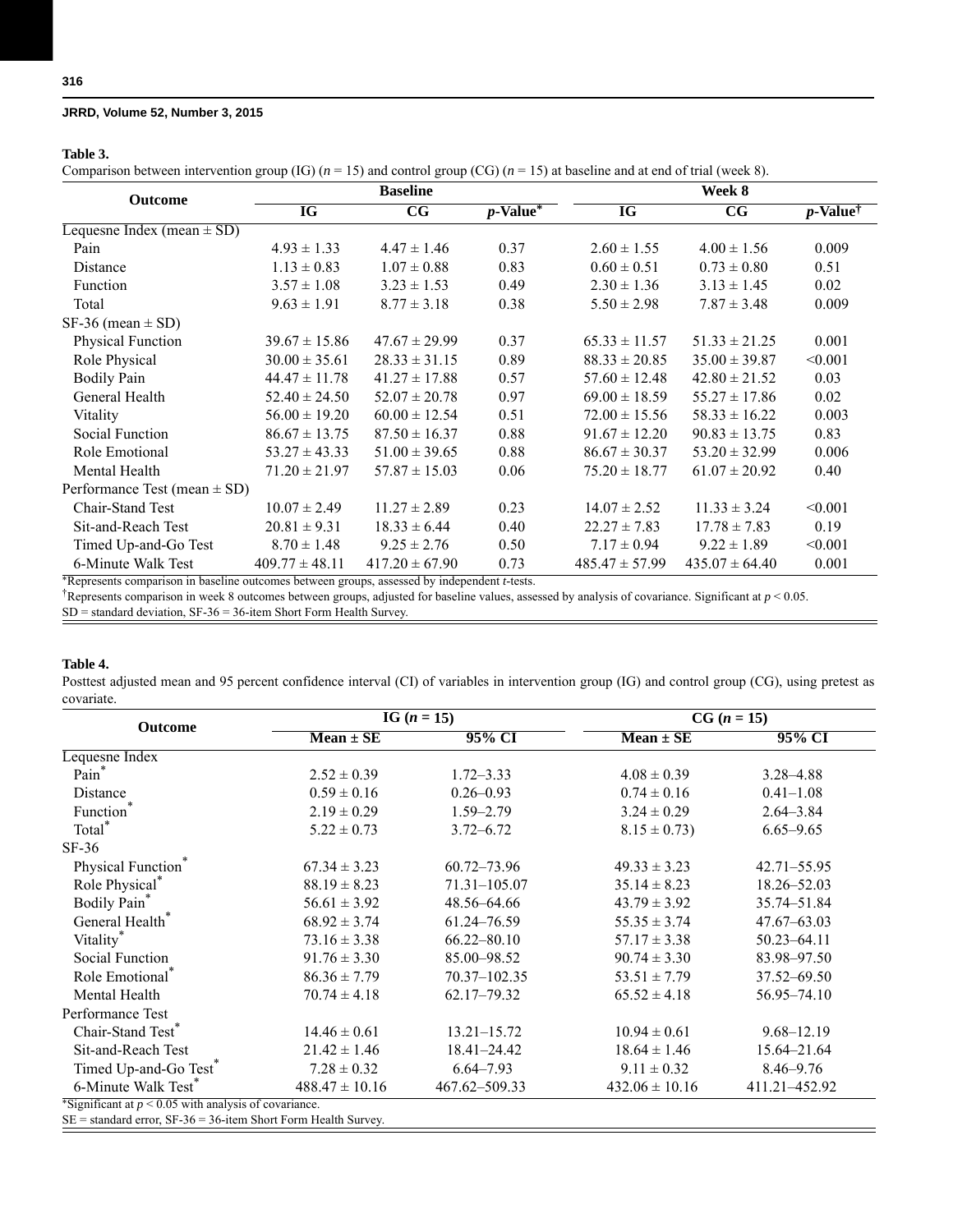**DA SILVA et al. KOA group rehabilitation**



#### **Figure 2.**

Graphical summary of intervention effects. Results are presented as effect size ( $\eta^2$ <sub>p</sub>) and 90 percent confidence interval (CI). MCID = minimum clinically important difference, MDE = minimum detectable effect, SF-36 = 36-Item Short Form Health Survey.

values) were inferior to the MDE ( $\eta_p^2 = 0.22$ ). Thus, the set of results presented here allows us to infer equivalent therapeutic effects for a population with KOA with similar characteristics to the sample of the study.

This study has some limitations. We focused only on short-term effects of the 8 wk rehabilitation program. The generalization of our findings is limited since it is not known whether the positive effects will be long-term or not. In a recent work, Pisters et al. showed that two different physical therapy interventions were effective longterm for patients with KOA and hip osteoarthritis, improved pain and physical function, and showed that patients' global assessment persisted for up to 60 mo [47]. In a previous systematic review, the same group found that the positive posttreatment effects of exercise therapy on pain and physical function in patients with KOA or hip osteoarthritis were not sustained in the longterm [7]. Conversely, the long-term effectiveness for patients' global assessment persisted. Also, they found that booster sessions performed periodically could influence maintenance of beneficial posttreatment effects on

pain and physical function in the long-term. In this way, it is reasonable to believe that the group rehabilitation program presented here may improve adherence via eventual booster sessions that may facilitate control of progression of the disease.

It is well known that exercises may increase muscle strength, agility and speed, dynamic balance, and aerobic capacity [22]. Notwithstanding, we did not perform quantitative measurements of muscle strength, and future studies should investigate these issues to determine the efficacy and intensity of training strength.

Finally, CG participants only received health information through leaflets after randomization and, therefore, received less attention than IG participants. Thus, we cannot exclude the influence of the Hawthorne Effect [48]. However, this approach has been carried out before for a CG via an arthritis self-management book and no change in pain, self-efficacy, disability, or mental health was observed [49]. Moreover, the leaflets contained the same educational instructions presented to the IG during the 8 wk rehabilitation program.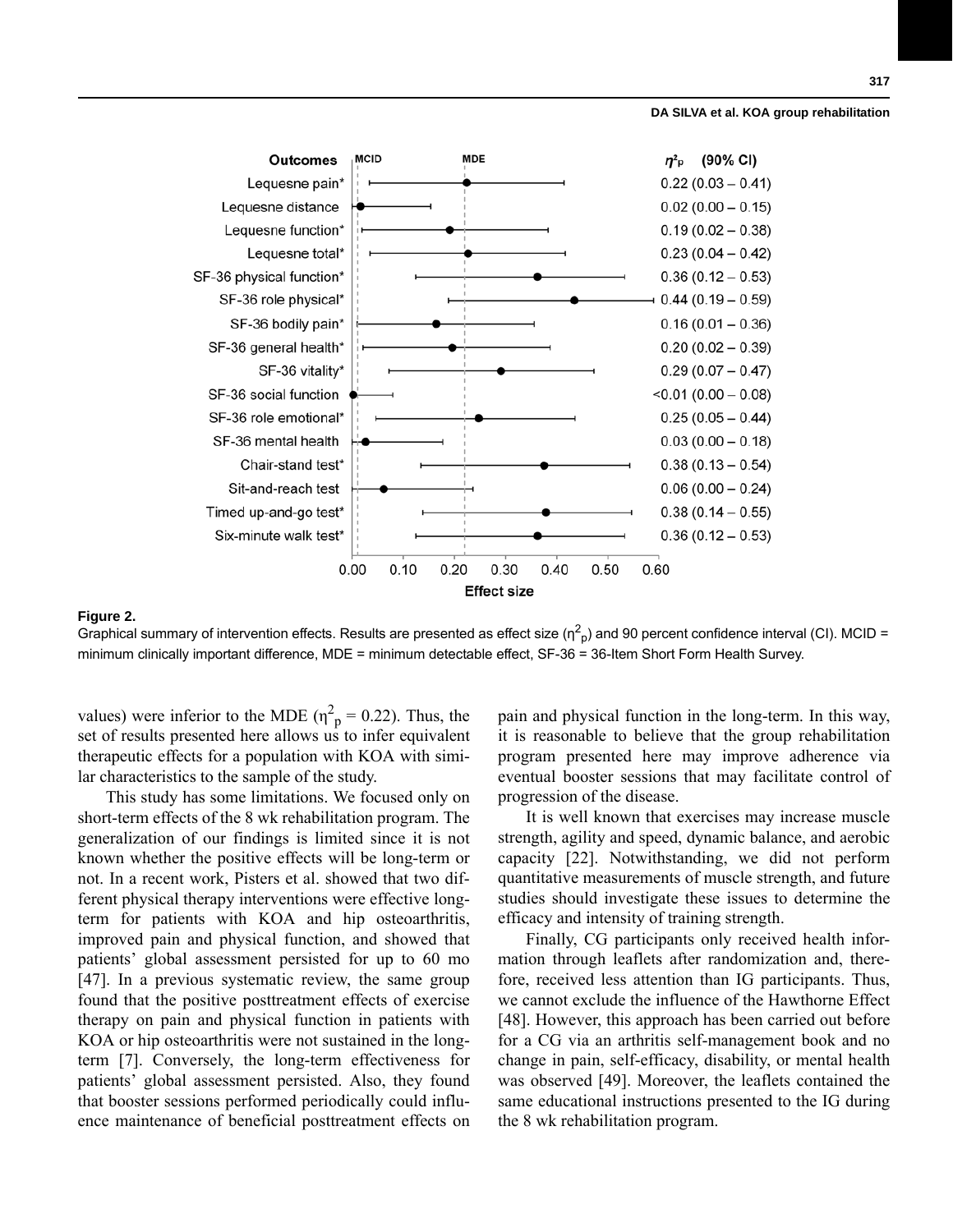## **CONCLUSIONS**

This research establishes a simple and evidencebased integrated group rehabilitation program consisting of exercise and a self-management program for patients with KOA. From the data gathered in this study, patients with moderate to very severe KOA who participated in this 8 wk study had alleviated pain and exhibited superior aspects of quality of life and functional outcomes compared with the CG. This rehabilitation protocol is presented as an acceptable option for KOA rehabilitation in clinical practice and research.

## **ACKNOWLEDGMENTS**

#### **Author Contributions:**

*Study concept and design:* W. H. Brito Vieira.

*Acquisition of data:* F. E. de Melo, Í. L. Pinheiro, M. M. do Amaral, V. V. Caldas.

*Analysis and interpretation of data:* W. H. Brito Vieira, F. S. da Silva, B. J. Abreu.

*Drafting of manuscript:* W. H. Brito Vieira, F. S. da Silva, B. J. Abreu. *Critical revision of manuscript for important intellectual content:*

W. H. Brito Vieira, F. S. da Silva, B. J. Abreu.

*Statistical analysis:* F. S. da Silva.

*Study supervision:* W. H. Brito Vieira.

*Patient recruitment:* F. E. de Melo, Í. L. Pinheiro, M. M. do Amaral, V. V. Caldas.

**Financial Disclosures:** The authors have declared that no competing interests exist.

**Funding/Support:** This work was unfunded at the time of manuscript preparation.

**Additional Contributions:** The authors wish to thank all patients participating in the study.

**Institutional Review:** This work was performed in accordance with the Declaration of Helsinki, and the protocol was approved by the Federal University of Rio Grande do Norte Research Ethics Committee. All participants provided written informed consent to participate in the study, which was approved by the Federal University of Rio Grande do Norte Research Ethics Committee (protocol 530/11, CAAE: 0006.0.294.0000–11).

**Participant Follow-Up:** The authors plan to inform participants regarding the results of the study, and the publication will appear on the institutional Web site.

# **REFERENCES**

 1. Alkan BM, Fidan F, Tosun A, Ardıçoğlu O. Quality of life and self-reported disability in patients with knee osteoarthritis. Mod Rheumatol. 2014;24(1):166–71.

# [\[PMID:24261774\]](http://www.ncbi.nlm.nih.gov/entrez/query.fcgi?cmd=Retrieve&db=PubMed&list_uids=24261774&dopt=Abstract)

[h](http://www.ncbi.nlm.nih.gov/entrez/query.fcgi?cmd=Retrieve&db=PubMed&list_uids=24261774&dopt=Abstract)[ttp://dx.doi.org/10.3109/14397595.2013.854046](http://dx.doi.org/10.3109/14397595.2013.854046)

- 2. [Sun BH, Wu CW, Kalunia](http://www.ncbi.nlm.nih.gov/entrez/query.fcgi?cmd=Retrieve&db=PubMed&list_uids=17134516&dopt=Abstract)[n KC. New developments in](http://dx.doi.org/10.1186/1471-2474-7-90) [osteoarthritis. Rheum Dis Clin North Am. 2007;33\(1\):](http://dx.doi.org/10.1186/1471-2474-7-90) [135–48.](http://dx.doi.org/10.1186/1471-2474-7-90) [\[PMID:17367697\]](http://www.ncbi.nlm.nih.gov/entrez/query.fcgi?cmd=Retrieve&db=PubMed&list_uids=17367697&dopt=Abstract) [h](http://www.ncbi.nlm.nih.gov/entrez/query.fcgi?cmd=Retrieve&db=PubMed&list_uids=17367697&dopt=Abstract)[ttp://dx.doi.org/10.1016/j.rdc.2006.12.003](http://dx.doi.org/10.1016/j.rdc.2006.12.003)
- 3. Jordan KM, Arden NK, Doherty M, Bannwarth B, Bijlsma JW, Dieppe P, Gunther K, Hauselmann H, Herrero-Beaumont G, Kaklamanis P, Lohmander S, Leeb B, Lequesne M, Mazieres B, Martin-Mola E, Pavelka K, Pendleton A, Punzi L, Serni U, Swoboda B, Verbruggen G, Zimmerman-Gorska I, Dougados M; Standing Committee for International Clinical Studies Including Therapeutic Trials ESCISIT. EULAR Recommendations 2003: an evidence based approach to the management of knee osteoarthritis: Report of a Task Force of the Standing Committee for International Clinical Studies Including Therapeutic Trials (ESCISIT). Ann Rheum Dis. 2003;62(12):1145–55. [\[PMID:14644851\]](http://www.ncbi.nlm.nih.gov/entrez/query.fcgi?cmd=Retrieve&db=PubMed&list_uids=14644851&dopt=Abstract) [h](http://www.ncbi.nlm.nih.gov/entrez/query.fcgi?cmd=Retrieve&db=PubMed&list_uids=14644851&dopt=Abstract)[ttp://dx.doi.org/10.1136/ard.2003.011742](http://dx.doi.org/10.1136/ard.2003.011742)
- 4. Messier SP, Loeser RF, Miller GD, Morgan TM, Rejeski WJ, Sevick MA, Ettinger WH Jr, Pahor M, Williamson JD. Exercise and dietary weight loss in overweight and obese older adults with knee osteoarthritis: The Arthritis, Diet, and Activity Promotion Trial. Arthritis Rheum. 2004; 50(5):1501–10. [\[PMID:15146420\]](http://www.ncbi.nlm.nih.gov/entrez/query.fcgi?cmd=Retrieve&db=PubMed&list_uids=15146420&dopt=Abstract) [h](http://www.ncbi.nlm.nih.gov/entrez/query.fcgi?cmd=Retrieve&db=PubMed&list_uids=15146420&dopt=Abstract)[ttp://dx.doi.org/10.1002/art.20256](http://dx.doi.org/10.1002/art.20256)

 5. Holden MA, Nicholls EE, Young J, Hay EM, Foster NE. Role of exercise for knee pain: What do older adults in the community think? Arthritis Care Res (Hoboken). 2012; 64(10):1554–64. [\[PMID:22511582\]](http://www.ncbi.nlm.nih.gov/entrez/query.fcgi?cmd=Retrieve&db=PubMed&list_uids=22511582&dopt=Abstract) [h](http://www.ncbi.nlm.nih.gov/entrez/query.fcgi?cmd=Retrieve&db=PubMed&list_uids=22511582&dopt=Abstract)[ttp://dx.doi.org/10.1002/acr.21700](http://dx.doi.org/10.1002/acr.21700)

 6. Roddy E, Zhang W, Doherty M, Arden NK, Barlow J, Birrell F, Carr A, Chakravarty K, Dickson J, Hay E, Hosie G, Hurley M, Jordan KM, McCarthy C, McMurdo M, Mockett S, O'Reilly S, Peat G, Pendleton A, Richards S. Evidence-based recommendations for the role of exercise in the management of osteoarthritis of the hip or knee—the MOVE consensus. Rheumatology (Oxford). 2005;44(1): 67–73. [\[PMID:15353613\]](http://www.ncbi.nlm.nih.gov/entrez/query.fcgi?cmd=Retrieve&db=PubMed&list_uids=15353613&dopt=Abstract)

[h](http://www.ncbi.nlm.nih.gov/entrez/query.fcgi?cmd=Retrieve&db=PubMed&list_uids=15353613&dopt=Abstract)[ttp://dx.doi.org/10.1093/rheumatology/keh399](http://dx.doi.org/10.1093/rheumatology/keh399)

- 7. Pisters MF, Veenhof C, van Meeteren NL, Ostelo RW, de Bakker DH, Schellevis FG, Dekker J. Long-term effectiveness of exercise therapy in patients with osteoarthritis of the hip or knee: A systematic review. Arthritis Rheum. 2007;57(7):1245–53. [\[PMID:17907210\]](http://www.ncbi.nlm.nih.gov/entrez/query.fcgi?cmd=Retrieve&db=PubMed&list_uids=17907210&dopt=Abstract) [h](http://www.ncbi.nlm.nih.gov/entrez/query.fcgi?cmd=Retrieve&db=PubMed&list_uids=17907210&dopt=Abstract)[ttp://dx.doi.org/10.1002/art.23009](http://dx.doi.org/10.1002/art.23009)
- 8. Hurley MV, Walsh N, Bhavnani V, Britten N, Stevenson F. Health beliefs before and after participation on an exercised-based rehabilitation programme for chronic knee pain: Doing is believing. BMC Musculoskelet Disord. 2010;11:31. [\[PMID:20149236\]](http://www.ncbi.nlm.nih.gov/entrez/query.fcgi?cmd=Retrieve&db=PubMed&list_uids=20149236&dopt=Abstract) [h](http://www.ncbi.nlm.nih.gov/entrez/query.fcgi?cmd=Retrieve&db=PubMed&list_uids=20149236&dopt=Abstract)[ttp://dx.doi.org/10.1186/1471-2474-11-31](http://dx.doi.org/10.1186/1471-2474-11-31)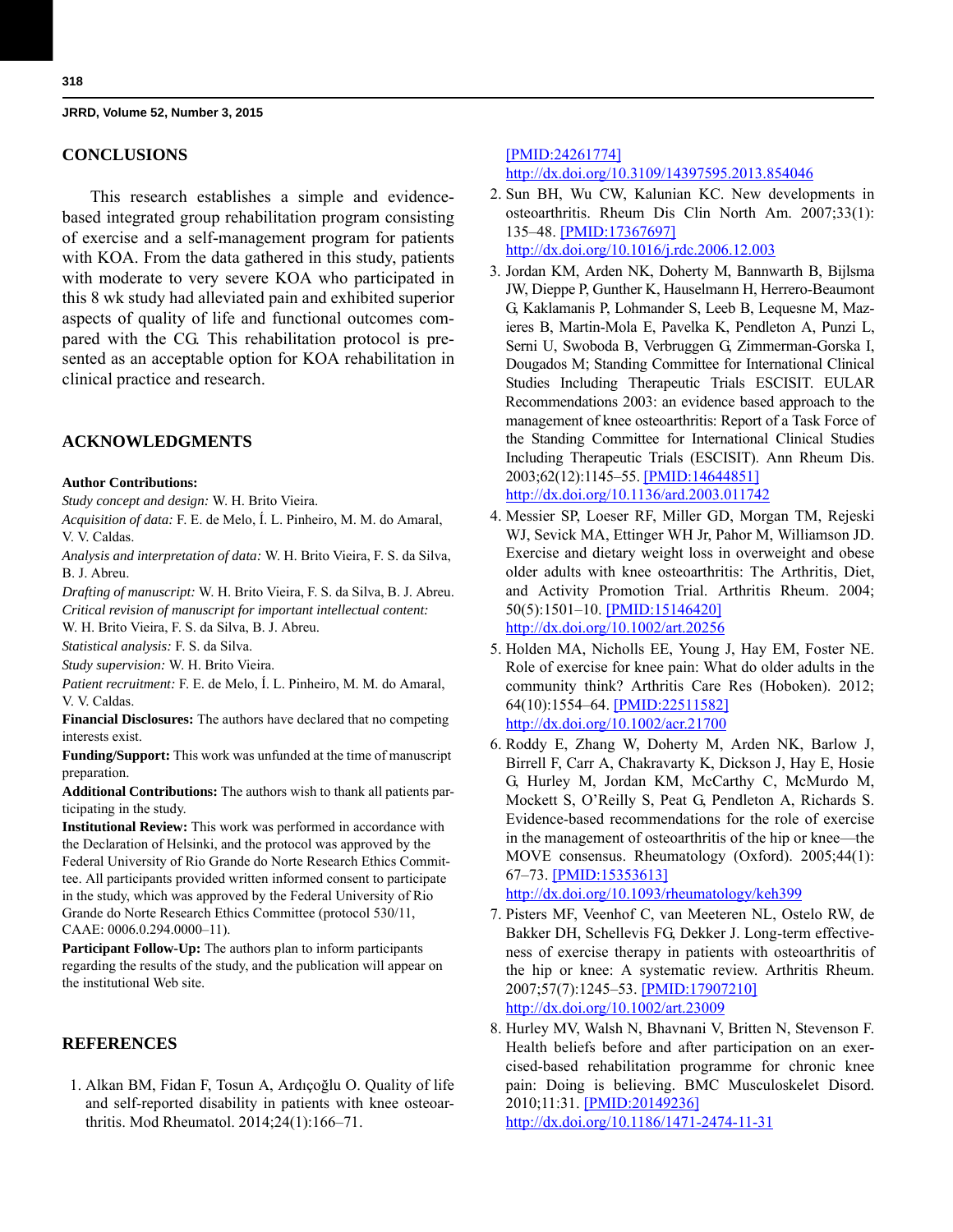## **DA SILVA et al. KOA group rehabilitation**

- 9. Bennell KL, Hinman RS. A review of the clinical evidence for exercise in osteoarthritis of the hip and knee. J Sci Med Sport. 2011;14(1):4–9. [\[PMID:20851051\]](http://www.ncbi.nlm.nih.gov/entrez/query.fcgi?cmd=Retrieve&db=PubMed&list_uids=20851051&dopt=Abstract) [h](http://www.ncbi.nlm.nih.gov/entrez/query.fcgi?cmd=Retrieve&db=PubMed&list_uids=20851051&dopt=Abstract)[ttp://dx.doi.org/10.1016/j.jsams.2010.08.002](http://dx.doi.org/10.1016/j.jsams.2010.08.002)
- 10. Subramaniam V, Stewart MW, Smith JF. The development and impact of a chronic pain support group: A qualitative and quantitative study. J Pain Symptom Manage. 1999; 17(5):376–83. [\[PMID:10355217\]](http://www.ncbi.nlm.nih.gov/entrez/query.fcgi?cmd=Retrieve&db=PubMed&list_uids=10355217&dopt=Abstract) [h](http://www.ncbi.nlm.nih.gov/entrez/query.fcgi?cmd=Retrieve&db=PubMed&list_uids=10355217&dopt=Abstract)[ttp://dx.doi.org/10.1016/S0885-3924\(99\)00012-3](http://dx.doi.org/10.1016/S0885-3924(99)00012-3)
- 11. Tiffreau V, Mulleman D, Coudeyre E, Lefevre-Colau MM, Revel M, Rannou F. The value of individual or collective group exercise programs for knee or hip osteoarthritis. Clinical practice recommendations. Ann Readapt Med Phys. 2007;50(9):741–46, 734–40. [\[PMID:17963971\]](http://www.ncbi.nlm.nih.gov/entrez/query.fcgi?cmd=Retrieve&db=PubMed&list_uids=17963971&dopt=Abstract) [h](http://www.ncbi.nlm.nih.gov/entrez/query.fcgi?cmd=Retrieve&db=PubMed&list_uids=17963971&dopt=Abstract)[ttp://dx.doi.org/10.1016/j.annrmp.2007.10.001](http://dx.doi.org/10.1016/j.annrmp.2007.10.001)
- 12. Fransen M, McConnell S, Bell M. Therapeutic exercise for people with osteoarthritis of the hip or knee. A systematic review. J Rheumatol. 2002;29(8):1737–45. [\[PMID:12180738\]](http://www.ncbi.nlm.nih.gov/entrez/query.fcgi?cmd=Retrieve&db=PubMed&list_uids=12180738&dopt=Abstract)
- 13. Hurley MV, Walsh NE, Mitchell HL, Pimm TJ, Patel A, Williamson E, Jones RH, Dieppe PA, Reeves BC. Clinical effectiveness of a rehabilitation program integrating exercise, self-management, and active coping strategies for chronic knee pain: A cluster randomized trial. Arthritis Rheum. 2007;57(7):1211–19. [\[PMID:17907147\]](http://www.ncbi.nlm.nih.gov/entrez/query.fcgi?cmd=Retrieve&db=PubMed&list_uids=17907147&dopt=Abstract) [h](http://www.ncbi.nlm.nih.gov/entrez/query.fcgi?cmd=Retrieve&db=PubMed&list_uids=17907147&dopt=Abstract)[ttp://dx.doi.org/10.1002/art.22995](http://dx.doi.org/10.1002/art.22995)
- 14. Jessep SA, Walsh NE, Ratcliffe J, Hurley MV. Long-term clinical benefits and costs of an integrated rehabilitation programme compared with outpatient physiotherapy for chronic knee pain. Physiotherapy. 2009;95(2):94–102. [\[PMID:19627690\]](http://www.ncbi.nlm.nih.gov/entrez/query.fcgi?cmd=Retrieve&db=PubMed&list_uids=19627690&dopt=Abstract)

[h](http://www.ncbi.nlm.nih.gov/entrez/query.fcgi?cmd=Retrieve&db=PubMed&list_uids=19627690&dopt=Abstract)[ttp://dx.doi.org/10.1016/j.physio.2009.01.005](http://dx.doi.org/10.1016/j.physio.2009.01.005)

15. Uthman OA, van der Windt DA, Jordan JL, Dziedzic KS, Healey EL, Peat GM, Foster NE. Exercise for lower limb osteoarthritis: Systematic review incorporating trial sequential analysis and network meta-analysis. BMJ. 2013; 347:f5555. [\[PMID:24055922\]](http://www.ncbi.nlm.nih.gov/entrez/query.fcgi?cmd=Retrieve&db=PubMed&list_uids=24055922&dopt=Abstract)

[h](http://www.ncbi.nlm.nih.gov/entrez/query.fcgi?cmd=Retrieve&db=PubMed&list_uids=24055922&dopt=Abstract)[ttp://dx.doi.org/10.1136/bmj.f5555](http://dx.doi.org/10.1136/bmj.f5555)

- 16. Nelson ME, Rejeski WJ, Blair SN, Duncan PW, Judge JO, King AC, Macera CA, Castaneda-Sceppa C. Physical activity and public health in older adults: Recommendation from the American College of Sports Medicine and the American Heart Association. Med Sci Sports Exerc. 2007; 39(8):1435–45. [\[PMID:17762378\]](http://www.ncbi.nlm.nih.gov/entrez/query.fcgi?cmd=Retrieve&db=PubMed&list_uids=17762378&dopt=Abstract) [h](http://www.ncbi.nlm.nih.gov/entrez/query.fcgi?cmd=Retrieve&db=PubMed&list_uids=17762378&dopt=Abstract)[ttp://dx.doi.org/10.1249/mss.0b013e3180616aa2](http://dx.doi.org/10.1249/mss.0b013e3180616aa2)
- 17. Borg G. Ratings of perceived exertion and heart rates during short-term cycle exercise and their use in a new cycling strength test. Int J Sports Med. 1982;3(3):153–58. [\[PMID:7129724\]](http://www.ncbi.nlm.nih.gov/entrez/query.fcgi?cmd=Retrieve&db=PubMed&list_uids=7129724&dopt=Abstract)

[h](http://www.ncbi.nlm.nih.gov/entrez/query.fcgi?cmd=Retrieve&db=PubMed&list_uids=7129724&dopt=Abstract)[ttp://dx.doi.org/10.1055/s-2008-1026080](http://dx.doi.org/10.1055/s-2008-1026080)

- 18. Thomeé R. A comprehensive treatment approach for patellofemoral pain syndrome in young women. Phys Ther. 1997;77(12):1690–1703. [\[PMID:9413448\]](http://www.ncbi.nlm.nih.gov/entrez/query.fcgi?cmd=Retrieve&db=PubMed&list_uids=9413448&dopt=Abstract)
- 19. Marx FC, Oliveira LM, Bellini CG, Ribeiro MC. Translation and cultural validation of the Lequesne's algofunctional questionnaire for osteoarthritis of knee and hip for Portuguese language. Br J Rheumatol. 2006;46(4):253–60.
- 20. Lequesne MG. The algofunctional indices for hip and knee osteoarthritis. J Rheumatol. 1997;24(4):779–81. [\[PMID:9101517\]](http://www.ncbi.nlm.nih.gov/entrez/query.fcgi?cmd=Retrieve&db=PubMed&list_uids=9101517&dopt=Abstract)
- 21. Ware JE Jr, Sherbourne CD. The MOS 36-item short-form health survey (SF-36). I. Conceptual framework and item selection. Med Care. 1992;30(6):473–83. [\[PMID:1593914\]](http://www.ncbi.nlm.nih.gov/entrez/query.fcgi?cmd=Retrieve&db=PubMed&list_uids=1593914&dopt=Abstract) [h](http://www.ncbi.nlm.nih.gov/entrez/query.fcgi?cmd=Retrieve&db=PubMed&list_uids=1593914&dopt=Abstract)[ttp://dx.doi.org/10.1097/00005650-199206000-00002](http://dx.doi.org/10.1097/00005650-199206000-00002)
- 22. Rikli RE, Jones CJ. Development and validation of criterion-referenced clinically relevant fitness standards for maintaining physical independence in later years. Gerontologist. 2013;53(2):255–67. [\[PMID:22613940\]](http://www.ncbi.nlm.nih.gov/entrez/query.fcgi?cmd=Retrieve&db=PubMed&list_uids=22613940&dopt=Abstract) [h](http://www.ncbi.nlm.nih.gov/entrez/query.fcgi?cmd=Retrieve&db=PubMed&list_uids=22613940&dopt=Abstract)[ttp://dx.doi.org/10.1093/geront/gns071](http://dx.doi.org/10.1093/geront/gns071)
- 23. Muyor JM, Zemková E, Štefániková G, Kotyra M. Concurrent validity of clinical tests for measuring hamstring flexibility in school age children. Int J Sports Med. 2014;35(8): 664–69. [\[PMID:24424962\]](http://www.ncbi.nlm.nih.gov/entrez/query.fcgi?cmd=Retrieve&db=PubMed&list_uids=24424962&dopt=Abstract) [h](http://www.ncbi.nlm.nih.gov/entrez/query.fcgi?cmd=Retrieve&db=PubMed&list_uids=24424962&dopt=Abstract)[ttp://dx.doi.org/10.1055/s-0033-1353217](http://dx.doi.org/10.1055/s-0033-1353217)

- 24. Steffen TM, Hacker TA, Mollinger L. Age- and genderrelated test performance in community-dwelling elderly people: Six-Minute Walk Test, Berg Balance Scale, Timed Up  $\&$  Go Test, and gait speeds. Phys Ther. 2002;82(2): 128–37. [\[PMID:11856064\]](http://www.ncbi.nlm.nih.gov/entrez/query.fcgi?cmd=Retrieve&db=PubMed&list_uids=11856064&dopt=Abstract)
- 25. Borm GF, Fransen J, Lemmens WA. A simple sample size formula for analysis of covariance in randomized clinical trials. J Clin Epidemiol. 2007;60(12):1234–38. [\[PMID:17998077\]](http://www.ncbi.nlm.nih.gov/entrez/query.fcgi?cmd=Retrieve&db=PubMed&list_uids=17998077&dopt=Abstract)

[h](http://www.ncbi.nlm.nih.gov/entrez/query.fcgi?cmd=Retrieve&db=PubMed&list_uids=17998077&dopt=Abstract)[ttp://dx.doi.org/10.1016/j.jclinepi.2007.02.006](http://dx.doi.org/10.1016/j.jclinepi.2007.02.006)

26. Egbewale BE, Lewis M, Sim J. Bias, precision and statistical power of analysis of covariance in the analysis of randomized trials with baseline imbalance: A simulation study. BMC Med Res Methodol. 2014;14:49. [\[PMID:24712304\]](http://www.ncbi.nlm.nih.gov/entrez/query.fcgi?cmd=Retrieve&db=PubMed&list_uids=24712304&dopt=Abstract)

[h](http://www.ncbi.nlm.nih.gov/entrez/query.fcgi?cmd=Retrieve&db=PubMed&list_uids=24712304&dopt=Abstract)[ttp://dx.doi.org/10.1186/1471-2288-14-49](http://dx.doi.org/10.1186/1471-2288-14-49)

27. White IR, Horton N, Carpenter J. Complete-cases analysis is appropriate for randomised trials with pre-test-post-test designs. Psychiatry Res. 2009;168(3):268, author reply 269. [\[PMID:19556011\]](http://www.ncbi.nlm.nih.gov/entrez/query.fcgi?cmd=Retrieve&db=PubMed&list_uids=19556011&dopt=Abstract)

[h](http://www.ncbi.nlm.nih.gov/entrez/query.fcgi?cmd=Retrieve&db=PubMed&list_uids=19556011&dopt=Abstract)[ttp://dx.doi.org/10.1016/j.psychres.2009.01.003](http://dx.doi.org/10.1016/j.psychres.2009.01.003)

- 28. Faul F, Erdfelder E, Lang AG, Buchner A. G\*Power 3: A flexible statistical power analysis program for the social, behavioral, and biomedical sciences. Behav Res Methods. 2007;39(2):175–91. [\[PMID:17695343\]](http://www.ncbi.nlm.nih.gov/entrez/query.fcgi?cmd=Retrieve&db=PubMed&list_uids=17695343&dopt=Abstract) [h](http://www.ncbi.nlm.nih.gov/entrez/query.fcgi?cmd=Retrieve&db=PubMed&list_uids=17695343&dopt=Abstract)[ttp://dx.doi.org/10.3758/BF03193146](http://dx.doi.org/10.3758/BF03193146)
- 29. Cohen J. Statistical power analysis for the behavioural sciences. 2nd ed. Hillsdale (NJ): L. Erlbaum Associates; 1988.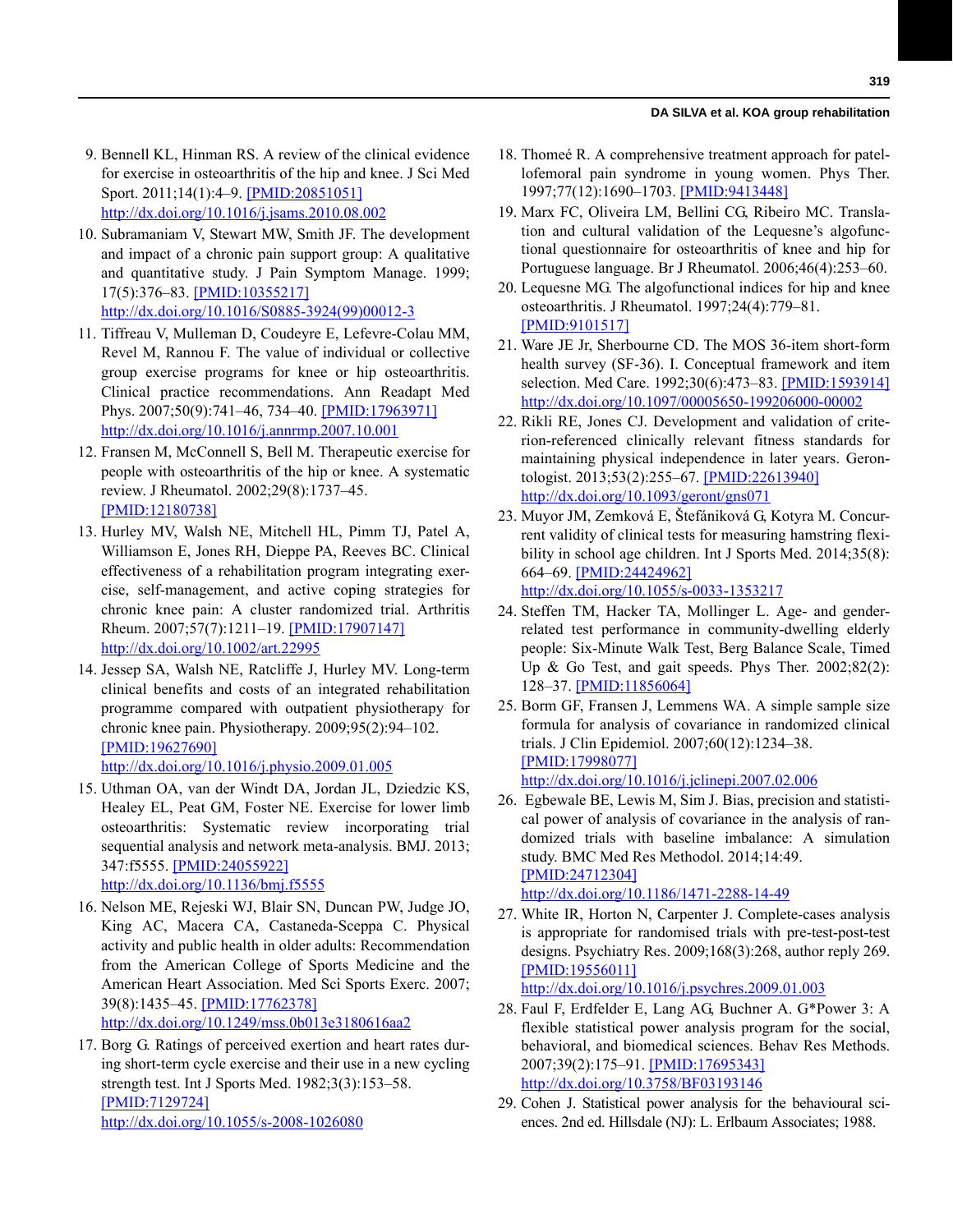30. Steiger JH. Beyond the F test: Effect size confidence intervals and tests of close fit in the analysis of variance and contrast analysis. Psychol Methods. 2004;9(2):164–82. [\[PMID:15137887\]](http://www.ncbi.nlm.nih.gov/entrez/query.fcgi?cmd=Retrieve&db=PubMed&list_uids=15137887&dopt=Abstract)

[h](http://www.ncbi.nlm.nih.gov/entrez/query.fcgi?cmd=Retrieve&db=PubMed&list_uids=15137887&dopt=Abstract)[ttp://dx.doi.org/10.1037/1082-989X.9.2.164](http://dx.doi.org/10.1037/1082-989X.9.2.164)

- 31. Burrows NJ, Booth J, Sturnieks DL, Barry BK. Acute resistance exercise and pressure pain sensitivity in knee osteoarthritis: A randomised crossover trial. Osteoarthritis Cartilage. 2014;22(3):407–14. [\[PMID:24418672\]](http://www.ncbi.nlm.nih.gov/entrez/query.fcgi?cmd=Retrieve&db=PubMed&list_uids=24418672&dopt=Abstract) [h](http://www.ncbi.nlm.nih.gov/entrez/query.fcgi?cmd=Retrieve&db=PubMed&list_uids=24418672&dopt=Abstract)[ttp://dx.doi.org/10.1016/j.joca.2013.12.023](http://dx.doi.org/10.1016/j.joca.2013.12.023)
- 32. Jan MH, Tang PF, Lin JJ, Tseng SC, Lin YF, Lin DH. Efficacy of a target-matching foot-stepping exercise on proprioception and function in patients with knee osteoarthritis. J Orthop Sports Phys Ther. 2008;38(1):19–25. [\[PMID:18357655\]](http://www.ncbi.nlm.nih.gov/entrez/query.fcgi?cmd=Retrieve&db=PubMed&list_uids=18357655&dopt=Abstract) [h](http://www.ncbi.nlm.nih.gov/entrez/query.fcgi?cmd=Retrieve&db=PubMed&list_uids=18357655&dopt=Abstract)[ttp://dx.doi.org/10.2519/jospt.2008.2512](http://dx.doi.org/10.2519/jospt.2008.2512)
- 33. Lange AK, Vanwanseele B, Fiatarone Singh MA. Strength training for treatment of osteoarthritis of the knee: A systematic review. Arthritis Rheum. 2008;59(10):1488–94. [\[PMID:18821647\]](http://www.ncbi.nlm.nih.gov/entrez/query.fcgi?cmd=Retrieve&db=PubMed&list_uids=18821647&dopt=Abstract) [h](http://www.ncbi.nlm.nih.gov/entrez/query.fcgi?cmd=Retrieve&db=PubMed&list_uids=18821647&dopt=Abstract)[ttp://dx.doi.org/10.1002/art.24118](http://dx.doi.org/10.1002/art.24118)
- 34. Sekir U, Gür H. A multi-station proprioceptive exercise program in patients with bilateral knee osteoarthrosis: Functional capacity, pain and sensoriomotor function. A randomized controlled trial. J Sports Sci Med. 2005;4(4): 590–603. [\[PMID:24501572\]](http://www.ncbi.nlm.nih.gov/entrez/query.fcgi?cmd=Retrieve&db=PubMed&list_uids=24501572&dopt=Abstract)
- 35. Hurley MV, Walsh NE. Effectiveness and clinical applicability of integrated rehabilitation programs for knee osteoarthritis. Curr Opin Rheumatol. 2009;21(2):171–76. [\[PMID:19339929\]](http://www.ncbi.nlm.nih.gov/entrez/query.fcgi?cmd=Retrieve&db=PubMed&list_uids=19339929&dopt=Abstract) [h](http://www.ncbi.nlm.nih.gov/entrez/query.fcgi?cmd=Retrieve&db=PubMed&list_uids=19339929&dopt=Abstract)[ttp://dx.doi.org/10.1097/BOR.0b013e3283244422](http://dx.doi.org/10.1097/BOR.0b013e3283244422)
- 36. 36. Reeuwijk KG, de Rooij M, van Dijk GM, Veenhof C, Steultjens MP, Dekker J. Osteoarthritis of the hip or knee: Which coexisting disorders are disabling? Clin Rheumatol. 2010;29(7):739–47. [\[PMID:20177725\]](http://www.ncbi.nlm.nih.gov/entrez/query.fcgi?cmd=Retrieve&db=PubMed&list_uids=20177725&dopt=Abstract) [h](http://www.ncbi.nlm.nih.gov/entrez/query.fcgi?cmd=Retrieve&db=PubMed&list_uids=20177725&dopt=Abstract)[ttp://dx.doi.org/10.1007/s10067-010-1392-8](http://dx.doi.org/10.1007/s10067-010-1392-8)
- 37. Dawson J, Linsell L, Zondervan K, Rose P, Carr A, Randall T, Fitzpatrick R. Impact of persistent hip or knee pain on overall health status in elderly people: A longitudinal population study. Arthritis Rheum. 2005;53(3):368–74. [\[PMID:15934104\]](http://www.ncbi.nlm.nih.gov/entrez/query.fcgi?cmd=Retrieve&db=PubMed&list_uids=15934104&dopt=Abstract) [h](http://www.ncbi.nlm.nih.gov/entrez/query.fcgi?cmd=Retrieve&db=PubMed&list_uids=15934104&dopt=Abstract)[ttp://dx.doi.org/10.1002/art.21180](http://dx.doi.org/10.1002/art.21180)
- 38. Hopman-Rock M, Westhoff MH. The effects of a health educational and exercise program for older adults with osteoarthritis for the hip or knee. J Rheumatol. 2000;27(8): 1947–54. [\[PMID:10955337\]](http://www.ncbi.nlm.nih.gov/entrez/query.fcgi?cmd=Retrieve&db=PubMed&list_uids=10955337&dopt=Abstract)
- 39. Skou ST, Odgaard A, Rasmussen JO, Roos EM. Group education and exercise is feasible in knee and hip osteoarthritis. Dan Med J. 2012;59(12):A4554. [\[PMID:23290290\]](http://www.ncbi.nlm.nih.gov/entrez/query.fcgi?cmd=Retrieve&db=PubMed&list_uids=23290290&dopt=Abstract)
- 40. Coleman S, Briffa NK, Carroll G, Inderjeeth C, Cook N, McQuade J. A randomised controlled trial of a selfmanagement education program for osteoarthritis of the

knee delivered by health care professionals. Arthritis Res Ther. 2012;14(1):R21. [\[PMID:22284848\]](http://www.ncbi.nlm.nih.gov/entrez/query.fcgi?cmd=Retrieve&db=PubMed&list_uids=22284848&dopt=Abstract) [h](http://www.ncbi.nlm.nih.gov/entrez/query.fcgi?cmd=Retrieve&db=PubMed&list_uids=22284848&dopt=Abstract)[ttp://dx.doi.org/10.1186/ar3703](http://dx.doi.org/10.1186/ar3703)

- 41. Heuts PH, de Bie R, Drietelaar M, Aretz K, Hopman-Rock M, Bastiaenen CH, Metsemakers JF, van Weel C, van Schayck O. Self-management in osteoarthritis of hip or knee: A randomized clinical trial in a primary healthcare setting. J Rheumatol. 2005;32(3):543–49. [\[PMID:15742451\]](http://www.ncbi.nlm.nih.gov/entrez/query.fcgi?cmd=Retrieve&db=PubMed&list_uids=15742451&dopt=Abstract)
- 42. Simsek H, Doganay S, Budak R, Ucku R. Relationship of socioeconomic status with health behaviors and self-perceived health in the elderly: A community-based study, Turkey. Geriatr Gerontol Int. 2014;14(4):960–68. [\[PMID:24118995\]](http://www.ncbi.nlm.nih.gov/entrez/query.fcgi?cmd=Retrieve&db=PubMed&list_uids=24118995&dopt=Abstract) [h](http://www.ncbi.nlm.nih.gov/entrez/query.fcgi?cmd=Retrieve&db=PubMed&list_uids=24118995&dopt=Abstract)[ttp://dx.doi.org/10.1111/ggi.12166](http://dx.doi.org/10.1111/ggi.12166)
- 43. Kaleta D, Polańska K, Dziankowska-Zaborszczyk E, Hanke W, Drygas W. Factors influencing self-perception of health status. Cent Eur J Public Health. 2009;17(3):122–27. [\[PMID:20020600\]](http://www.ncbi.nlm.nih.gov/entrez/query.fcgi?cmd=Retrieve&db=PubMed&list_uids=20020600&dopt=Abstract)
- 44. Carvalho NA, Bittar ST, Pinto FR, Ferreira M, Sitta RR. Manual for guided home exercises for osteoarthritis of the knee. Clinics (Sao Paulo). 2010;65(8):775–80. [\[PMID:20835554\]](http://www.ncbi.nlm.nih.gov/entrez/query.fcgi?cmd=Retrieve&db=PubMed&list_uids=20835554&dopt=Abstract)

```
http://dx.doi.org/10.1590/S1807-59322010000800006
```
- 45. Hochberg MC, Altman RD, April KT, Benkhalti M, Guyatt G, McGowan J, Towheed T, Welch V, Wells G, Tugwell P; American College of Rheumatology. American College of Rheumatology 2012 recommendations for the use of nonpharmacologic and pharmacologic therapies in osteoarthritis of the hand, hip, and knee. Arthritis Care Res (Hoboken). 2012;64(4):465–74. [\[PMID:22563589\]](http://www.ncbi.nlm.nih.gov/entrez/query.fcgi?cmd=Retrieve&db=PubMed&list_uids=22563589&dopt=Abstract) [h](http://www.ncbi.nlm.nih.gov/entrez/query.fcgi?cmd=Retrieve&db=PubMed&list_uids=22563589&dopt=Abstract)[ttp://dx.doi.org/10.1002/acr.21596](http://dx.doi.org/10.1002/acr.21596)
- 46. Jevsevar DS, Brown GA, Jones DL, Matzkin EG, Manner PA, Mooar P, Schousboe JT, Stovitz S, Sanders JO, Bozic KJ, Goldberg MJ, Martin WR 3rd, Cummins DS, Donnelly P, Woznica A, Gross L; American Academy of Orthopaedic Surgeons. The American Academy of Orthopaedic Surgeons evidence-based guideline on: treatment of osteoarthritis of the knee, 2nd edition. J Bone Joint Surg Am. 2013;95(20):1885–86. [\[PMID:24288804\]](http://www.ncbi.nlm.nih.gov/pubmed/24288804)
- 47. Pisters MF, Veenhof C, Schellevis FG, De Bakker DH, Dekker J. Long-term effectiveness of exercise therapy in patients with osteoarthritis of the hip or knee: A randomized controlled trial comparing two different physical therapy interventions. Osteoarthritis Cartilage. 2010;18(8): 1019–26. [\[PMID:20488250\]](http://www.ncbi.nlm.nih.gov/entrez/query.fcgi?cmd=Retrieve&db=PubMed&list_uids=20488250&dopt=Abstract)

[h](http://www.ncbi.nlm.nih.gov/entrez/query.fcgi?cmd=Retrieve&db=PubMed&list_uids=20488250&dopt=Abstract)[ttp://dx.doi.org/10.1016/j.joca.2010.05.008](http://dx.doi.org/10.1016/j.joca.2010.05.008)

48. Braunholtz DA, Edwards SJ, Lilford RJ. Are randomized clinical trials good for us (in the short term)? Evidence for a "trial effect". J Clin Epidemiol. 2001;54(3):217–24. [\[PMID:11223318\]](http://www.ncbi.nlm.nih.gov/entrez/query.fcgi?cmd=Retrieve&db=PubMed&list_uids=11223318&dopt=Abstract)

[h](http://www.ncbi.nlm.nih.gov/entrez/query.fcgi?cmd=Retrieve&db=PubMed&list_uids=11223318&dopt=Abstract)[ttp://dx.doi.org/10.1016/S0895-4356\(00\)00305-X](http://dx.doi.org/10.1016/S0895-4356(00)00305-X)